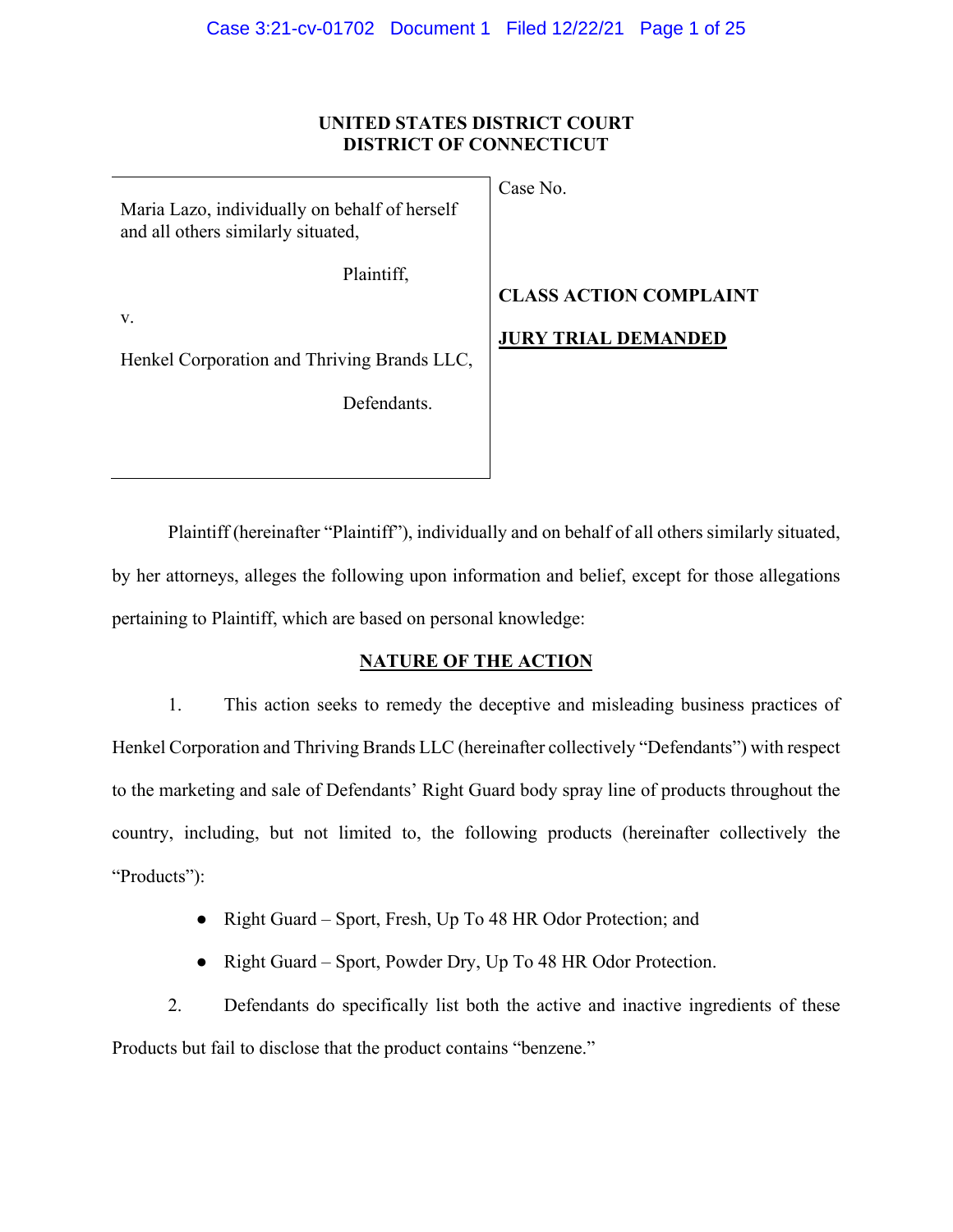### Case 3:21-cv-01702 Document 1 Filed 12/22/21 Page 2 of 25

3. Benzene is a widely recognized and incredibly dangerous substance, especially in the context of applying it to the skin, and it offers no body spray benefit whatsoever. Rather, it is a harmful carcinogen.

4. Benzene has been recognized, acknowledged, and accepted as a well-known health hazard and human carcinogen for approximately a century.<sup>[1](#page-1-0)</sup>

5. For example, Benzene is known to harm the bone marrow and continued exposure can lead to blood cancer, such as leukemia.<sup>[2](#page-1-1)</sup>

6. Consumers like the Plaintiff trust manufacturers such as Defendants to sell Products that are safe and free from harmful known toxins and carcinogens, including benzene.

7. Plaintiff and those similarly situated (hereinafter "Class Members") certainly expect that the body spray they purchase will comply with its labeling and not contain any knowingly harmful substances or carcinogens like benzene.

8. Defendants' specifically manufacture, sell, and distribute the Products in this manner using a marketing and advertising campaign centered around claims that appeal to healthconscious consumers.

9. For example, Defendants' marketing and advertising campaign includes the one place that every consumer looks when purchasing a product – the packaging and labels themselves. Consumers expect the ingredient listing on the packaging and labels to accurately disclose the ingredients within the Products.

<span id="page-1-0"></span><sup>1</sup> James Huff, *Benzene-induced cancers; abridge history and occupational health impact*, 13 Int'l J. Occupational and Env't Health 213 (2007), https://pubmed.ncbi.nlm.nih.gov/17718179/.

<span id="page-1-1"></span><sup>2</sup> *Facts About Benzene,* CENTERS FOR DISEASE CONTROL AND PREVENTION, https://emergency.cdc.gov/agent/benzene/basics/facts.asp (last visited Nov. 23, 2021).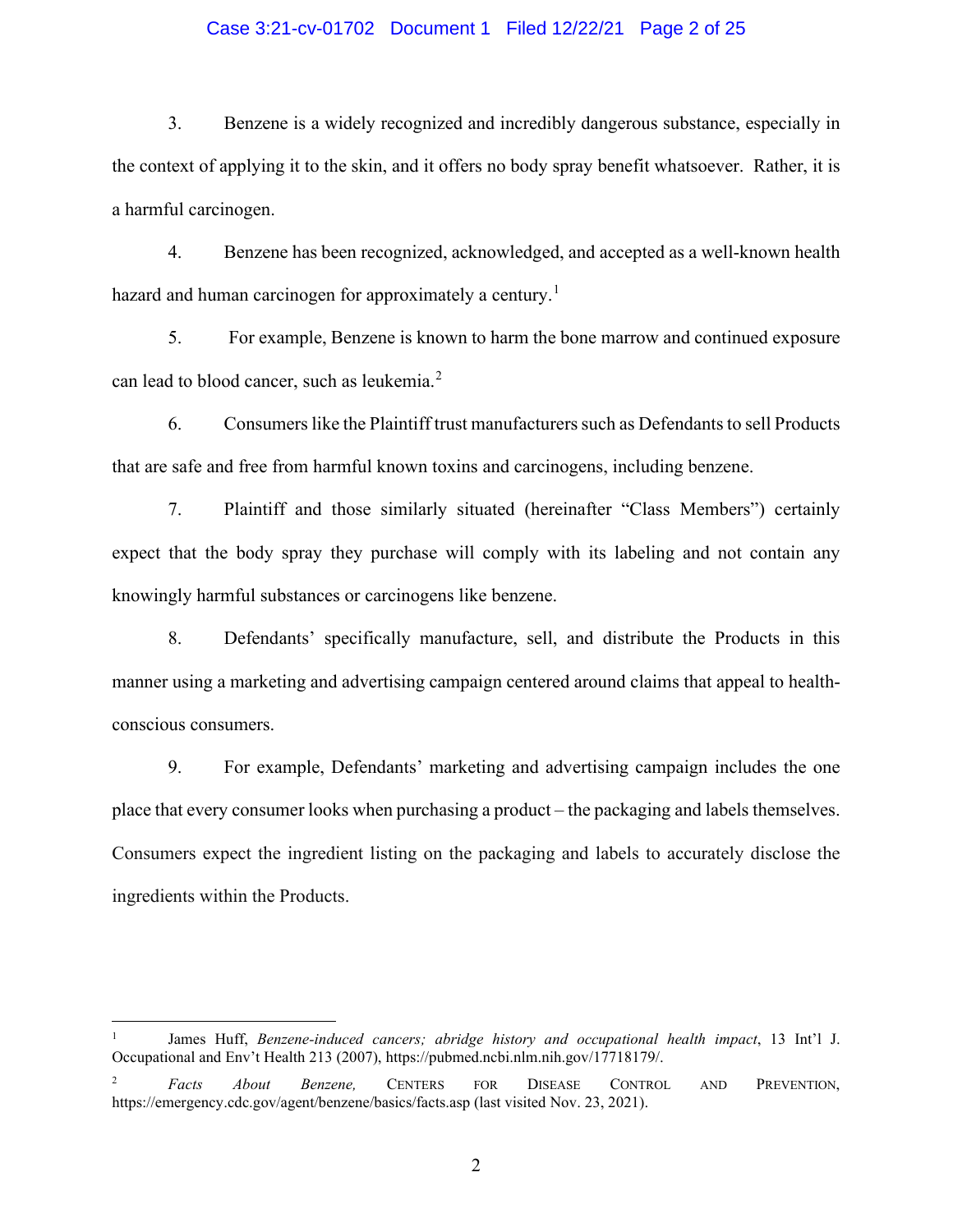### Case 3:21-cv-01702 Document 1 Filed 12/22/21 Page 3 of 25

10. However, Defendants' advertising and marketing campaign is false, deceptive, and misleading because the Products contain benzene, which Defendants do not list or mention anywhere on the Products' packaging or labeling.

11. Plaintiff and Class Members relied on Defendants' misrepresentations and omissions of what is in the Products when they purchased them.

12. Consequently, Plaintiff and Class Members lost the entire benefit of their bargain when what they received was a body spray product contaminated with a known carcinogen.

13. That is because Defendants' Products containing a known human carcinogen have no value.

14. As set forth below, body spray products, such as Defendants' Products, that contain benzene are in no way safe for humans and are entirely worthless.

15. Accordingly, Defendants' conduct violated and continues to violate, *inter alia*, New York General Business Law §§349 and 350. Defendants also breached and continue to breach their warranties regarding the Products. In addition, Defendants have been and continue to be unjustly enriched. Lastly, Plaintiff brings a claim for medical monitoring costs associated with testing, monitoring, and remediating the effects of Plaintiff and Class Members' benzene exposure.

16. Plaintiff brings this action against Defendants on behalf of herself and Class Members who purchased the Products during the applicable statute of limitations period (the "Class Period").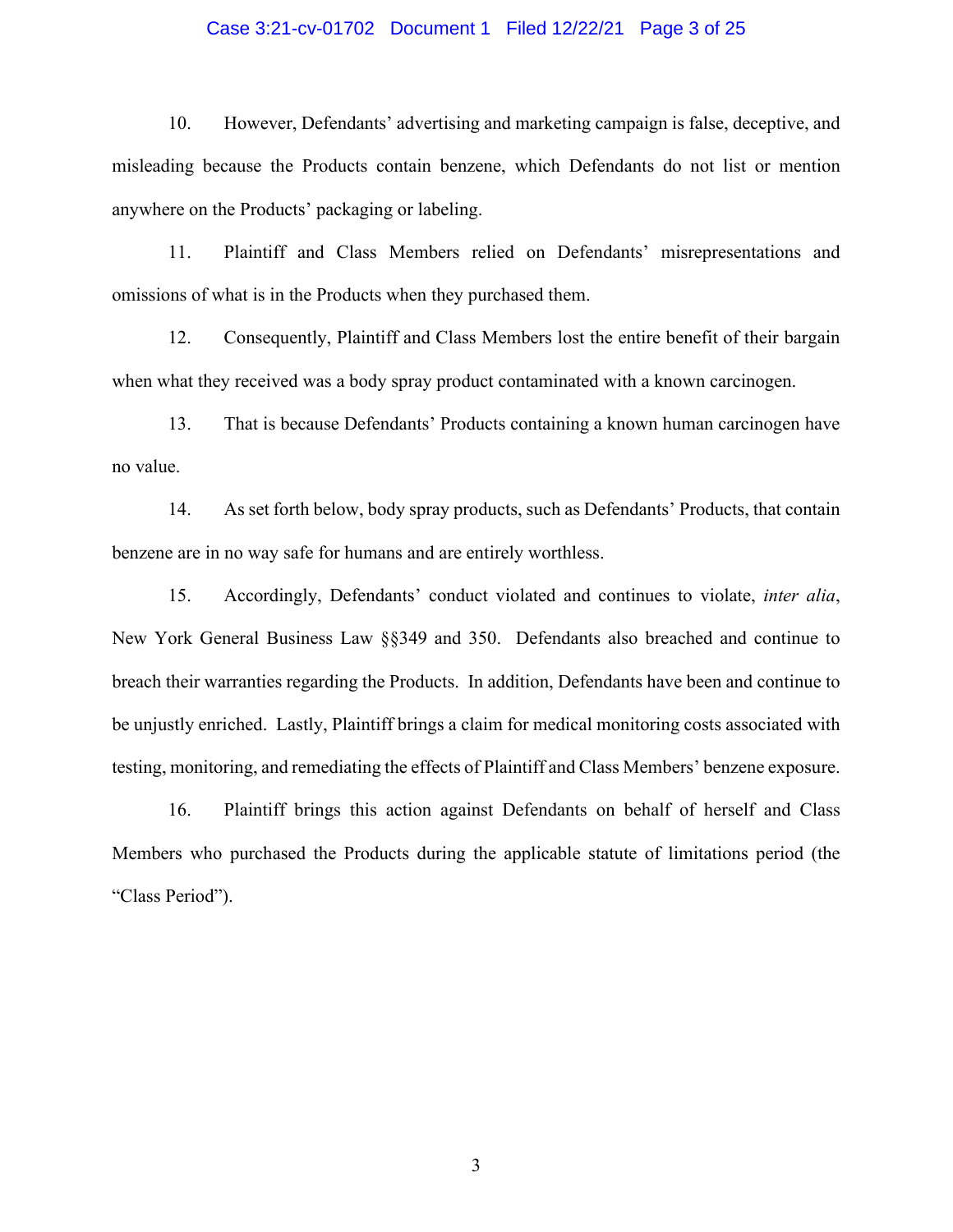#### **FACTUAL BACKGROUND**

17. Consumers have become increasingly concerned about the effects of synthetic and chemical ingredients in products that they and their family members put on and/or into their bodies. Companies such as Defendants have capitalized on consumers' desire for healthy and safe products, and indeed consumers are willing to pay, and have paid, a premium for these products.

18. Consumers lack the meaningful ability to test or independently ascertain or verify whether a product contains unsafe substances, such as benzene, especially at the point of sale, and therefore must and do rely on Defendants to truthfully and honestly report what the Products contain on the Products' packaging or labels.

19. When consumers look at the Products' packaging there is no mention of benzene. Benzene is not listed in the ingredients section, nor is there any warning about the inclusion (or even potential inclusion) of benzene in the Products. This leads reasonable consumers to believe the Products do not contain dangerous chemicals like benzene.

20. However, despite this, the Products contains benzene.

21. 21st century research has confirmed that there is no safe level of benzene exposure.<sup>[3](#page-3-0)</sup>

22. Benzene has been recognized, acknowledged, and accepted as a well-known health hazard and human carcinogen for approximately a century.<sup>[4](#page-3-1)</sup>

23. The National Toxicology Program (hereinafter "NTP") has regarded benzene as "known to be a human carcinogen based on sufficient evidence of carcinogenicity from studies in

<span id="page-3-0"></span><sup>3</sup> https://www.annualreviews.org/doi/full/10.1146/annurev.publhealth.012809.103646

<span id="page-3-1"></span><sup>4</sup> https://pubmed.ncbi.nlm.nih.gov/17718179/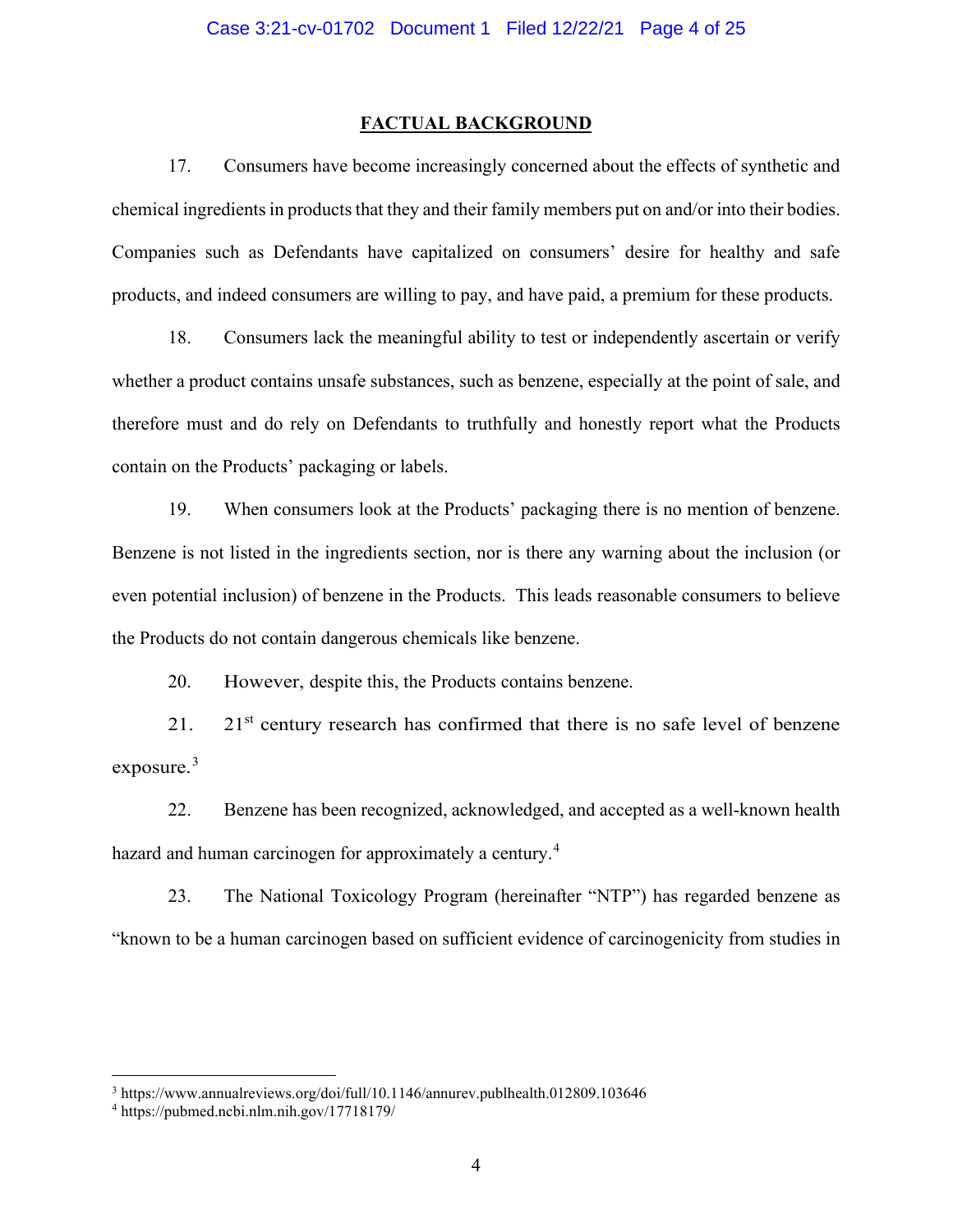### Case 3:21-cv-01702 Document 1 Filed 12/22/21 Page 5 of 25

humans."<sup>[5](#page-4-0)</sup> Benzene has also been "found to be carcinogenic to humans" by the International Agency for Research on Cancer (hereinafter "IARC").

24. According to the Center for Disease Control ("CDC"), benzene can cause severe health issues such as anemia, immune system damage, and cancer.<sup>[6](#page-4-1)</sup>

25. Direct benzene exposure through the skin is particularly concerning. For example, "[d]irect exposure of the eyes, skin, or lungs to benzene can cause tissue injury and irritation."[7](#page-4-2)

26. Research has revealed that benzene can be absorbed into the body through the lungs and across the skin.<sup>[8](#page-4-3)</sup> This makes benzene exposure from body sprays especially troubling because the spray is put directly onto the skin, with the remnants flying through the air likely to be at least partially breathed in by the user and absorbed into their lungs. Thus, even a relatively low concentration limit can result in very high total benzene exposure.

27. This is why recent research revealing benzene in Defendants' Products is particularly concerning.

28. Valisure LLC recently published a study ("Study") that found that benzene has been found in many body sprays. [9](#page-4-4)

29. In addition to Plaintiff's own independent research, Valisure also found that Defendants' Products contained benzene.<sup>[10](#page-4-5)</sup>

30. The concerning part is that benzene exposure in the manufacturing process can be specifically avoided so that the Products could have absolutely no benzene in them.<sup>[11](#page-4-6)</sup>

<span id="page-4-4"></span><sup>9</sup> https://www.valisure.com/wp-content/uploads/Valisure-FDA-Citizen-Petition-on-Body-Spray-v4.0-3.pdf  $^{10}$  *Id.* 

<span id="page-4-0"></span> $5$  https://ntp.niehs.nih.gov/ntp/roc/content/profiles/benzene.pdf

<span id="page-4-1"></span><sup>6</sup> https://emergency.cdc.gov/agent/benzene/basics/facts.asp

<span id="page-4-3"></span><span id="page-4-2"></span> $^7$  *Id.* 

<sup>8</sup> https://www.atsdr.cdc.gov/toxprofiles/tp3-c1.pdf

<span id="page-4-6"></span><span id="page-4-5"></span><sup>11</sup> *Id*. at 1.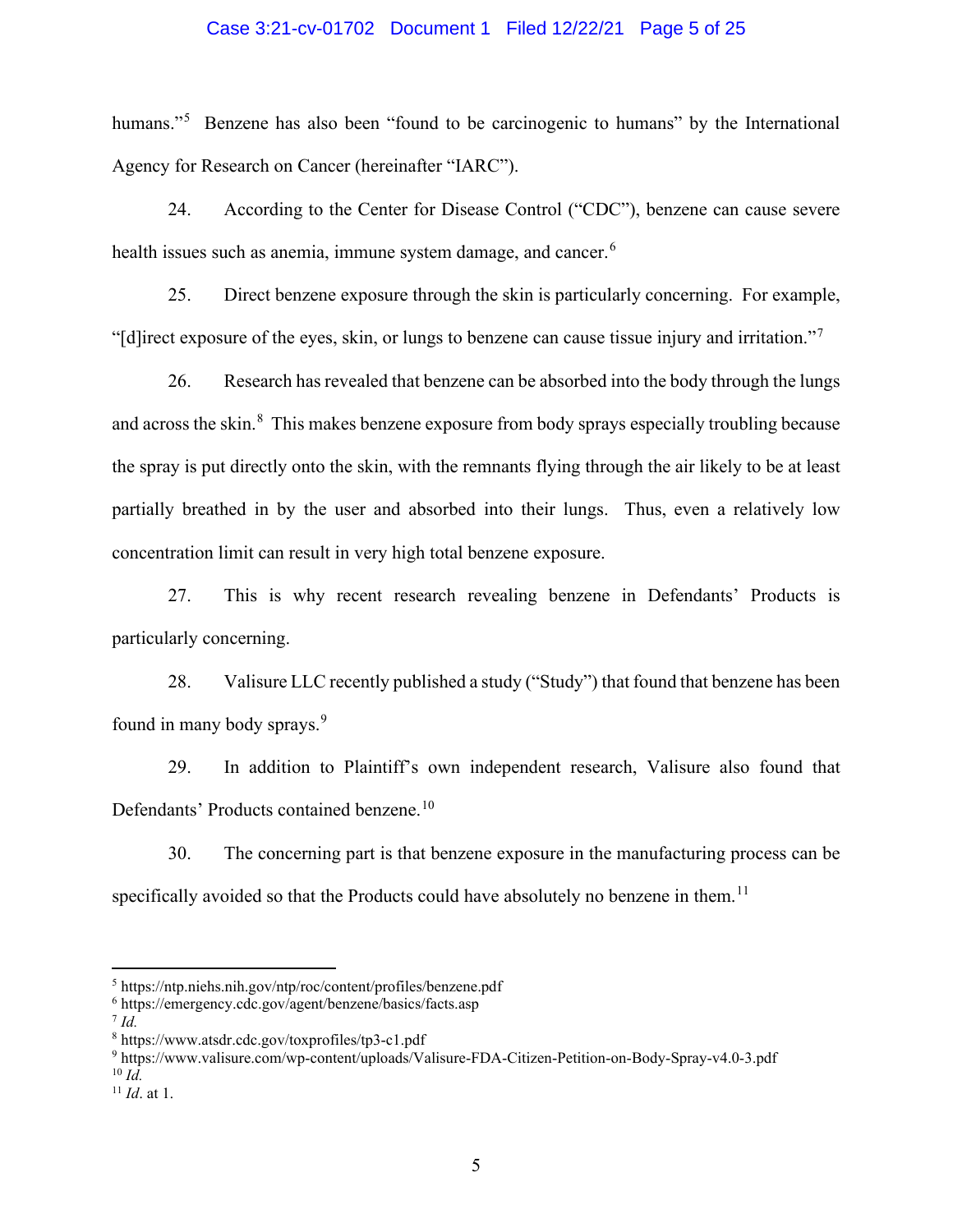### Case 3:21-cv-01702 Document 1 Filed 12/22/21 Page 6 of 25

31. Therefore, Defendants' false, misleading, omissions, and deceptive misrepresentations regarding the ingredients of the Products are likely to continue to deceive and mislead reasonable consumers and the public, as they have already deceived and misled Plaintiff and the Class Members.

32. Defendants' concealment was material and intentional because people are concerned with what is in the products that they are putting onto and into their bodies. Consumers such as Plaintiff and the Class Members are influenced by the ingredients listed. Defendants know that if they had not omitted that the Products contained benzene, then Plaintiff and the Class would not have purchased the Products at all.

#### **JURISDICTION AND VENUE**

33. This Court has subject matter jurisdiction under the Class Action Fairness Act, 28 U.S.C. section §1332(d) in that (1) this is a class action involving more than 100 class members; (2) Plaintiff Maria Lazo is a citizen of New York, Defendant Henkel Corporation is a citizen of Connecticut, Defendant Thriving Brands LLC is a citizen of Ohio; and (3) the amount in controversy is in excess of \$5,000,000, exclusive of interests and costs.

34. This Court has personal jurisdiction over Defendants because Defendants conduct and transact business in the state of Connecticut, contract to supply goods within the state of Connecticut, and supply goods within the state of Connecticut.

35. Venue is proper because Defendant Henkel Corporation is headquartered and resides in the state of Connecticut. A substantial part of the events or omissions giving rise to the Classes' claims occurred in this district.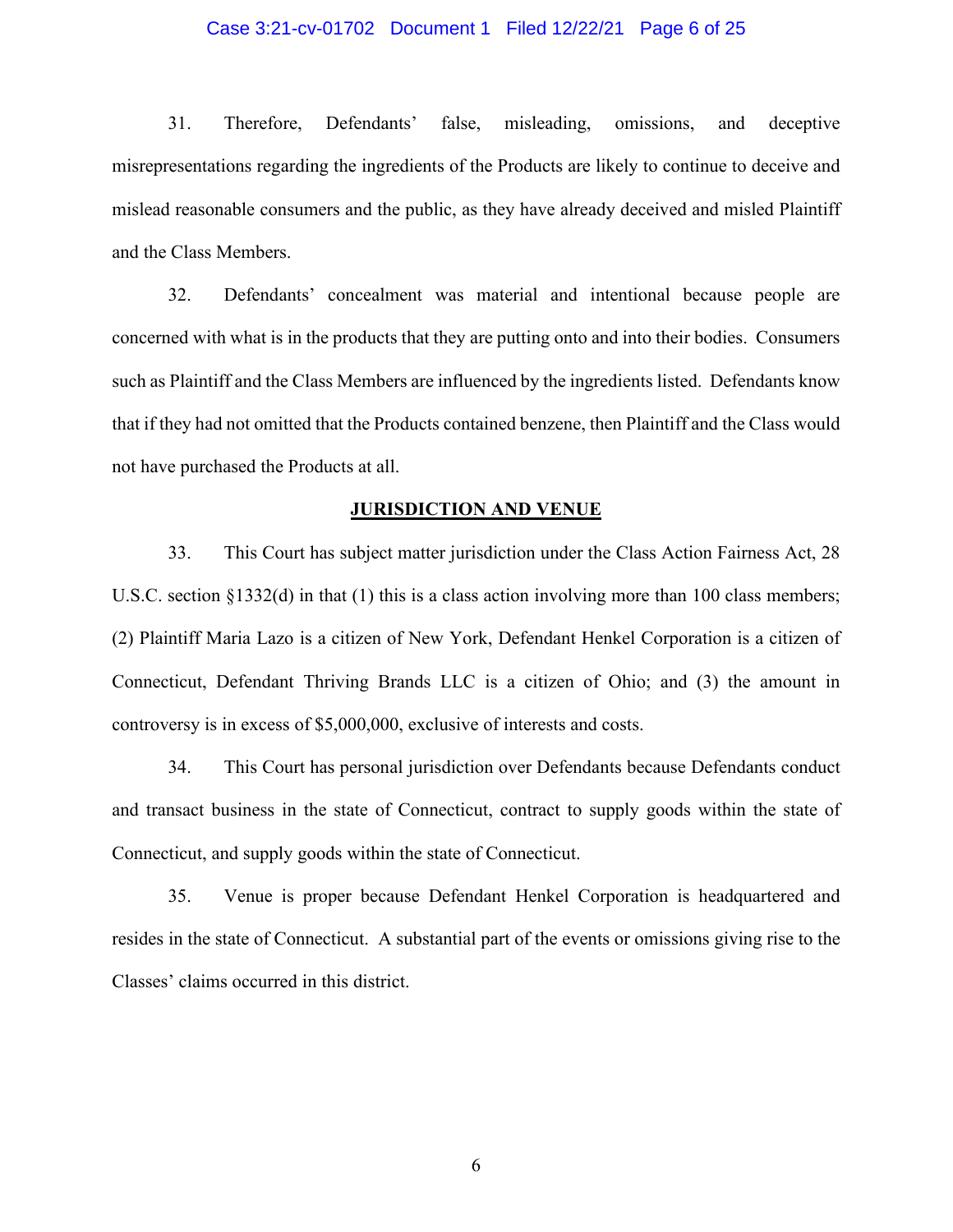#### **PARTIES**

### **Plaintiff**

36. Plaintiff Maria Lazo is a citizen and resident of the state of New York. During the applicable statute of limitations period, Plaintiff purchased Defendants' Products that contained benzene, including Right Guard – Sport, Fresh, Up To 48 HR Odor Protection and Right Guard – Sport, Powder Dry, Up To 48 HR Odor Protection.

37. Had Defendants not made the false, misleading, and deceptive representations and omissions regarding the Products containing benzene, Plaintiff would not have been willing to purchase the Products. Plaintiff purchased, purchased more of, and/or paid more for, the Products than she would have had she known the truth about the Products. The Products Plaintiff received were worthless because they contain the known carcinogen benzene. Accordingly, Plaintiff was injured in fact and lost money as a result of Defendants' improper conduct.

#### **Defendants**

38. Defendant Henkel Corporation is a domestic corporation with its headquarters and principal place of business located in Rocky Hill, Connecticut. Henkel Corporation conducts business throughout the United States, including this district. Henkel Corporation's line of body spray products, including the Products purchased by Plaintiff and Class Members, are available at retail stores throughout New York and the United States. From approximately 2006 until June 2021, Defendant created and/or authorized the false, misleading, and deceptive manufacturing, marketing, advertising, and distributing of the Products.

39. Defendant Thriving Brands LLC is a domestic corporation with its headquarters and principal place of business located in Cincinnati, Ohio. Thriving Brands conducts business throughout the United States, including this district. Thriving Brands LLC purchased the Right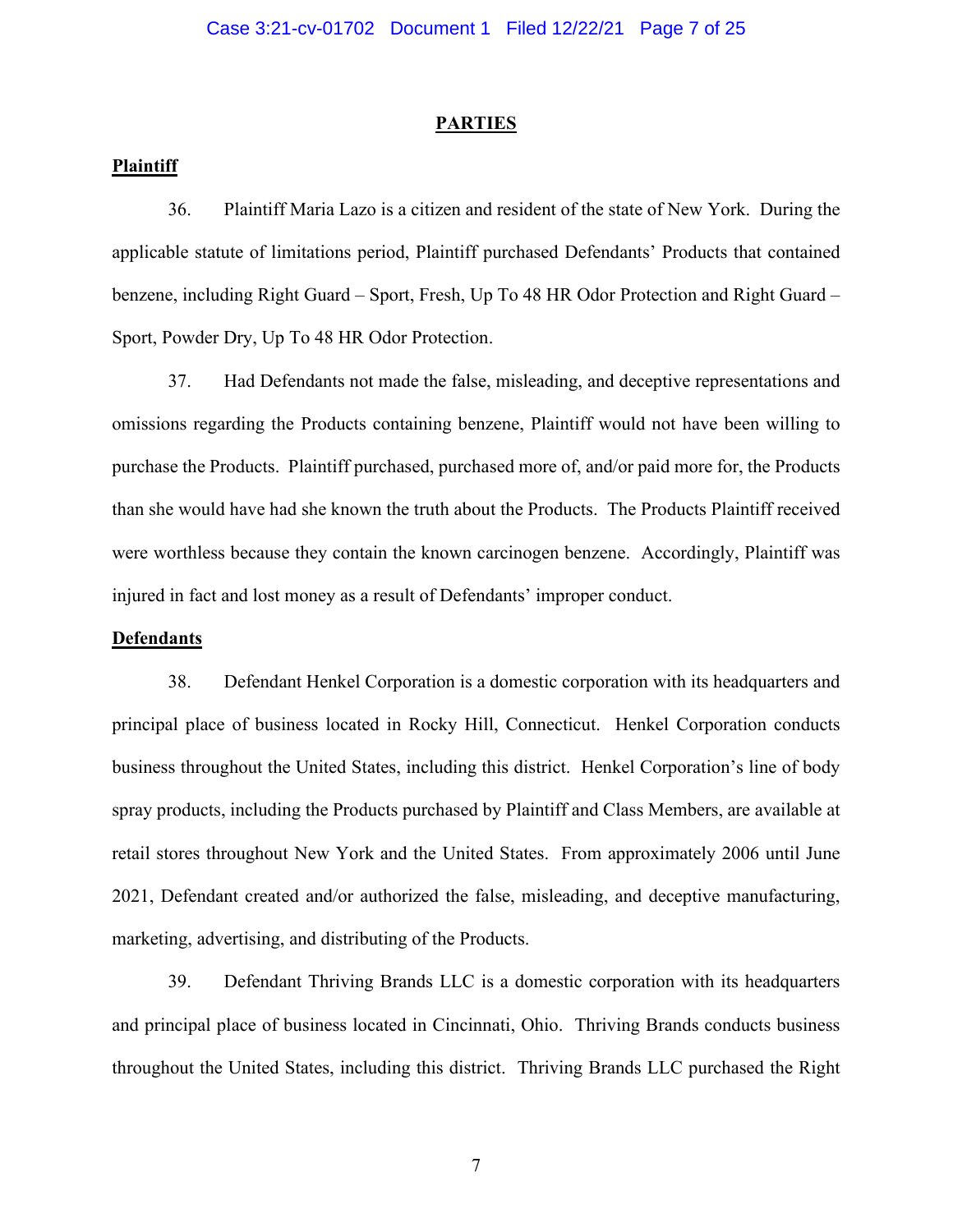#### Case 3:21-cv-01702 Document 1 Filed 12/22/21 Page 8 of 25

Guard line of products, including the Products, from Henkel corporation in approximately June 2021. Thriving Brands LLC's line of body spray products, including the Products purchased by Plaintiff and Class Members, is available at retail stores throughout New York and the United States. Defendant created and/or authorized the false, misleading, and deceptive manufacturing, marketing, advertising, and distributing of the Products.

### **CLASS ALLEGATIONS**

40. Plaintiff brings this matter on behalf of herself and those similarly situated. As detailed at length in this Complaint, Defendants orchestrated deceptive marketing and labeling practices. Defendants' customers were uniformly impacted by and exposed to this misconduct. Accordingly, this Complaint is uniquely situated for class-wide resolution, including injunctive relief.

41. The Class is defined as all consumers who purchased the Products anywhere in the United States during the Class Period.

42. Plaintiff also seeks certification, to the extent necessary or appropriate, of a subclass of individuals who purchased the Products in the state of New York at any time during the Class Period (the "New York Subclass").

43. The Class and New York Subclass shall be referred to collectively throughout the Complaint as the Class.

44. The Class is properly brought and should be maintained as a class action under Rule 23(a), satisfying the class action prerequisites of numerosity, commonality, typicality, and adequacy because:

45. Numerosity: Class Members are so numerous that joinder of all members is impracticable. Plaintiff believes that there are thousands of consumers in the Class and the New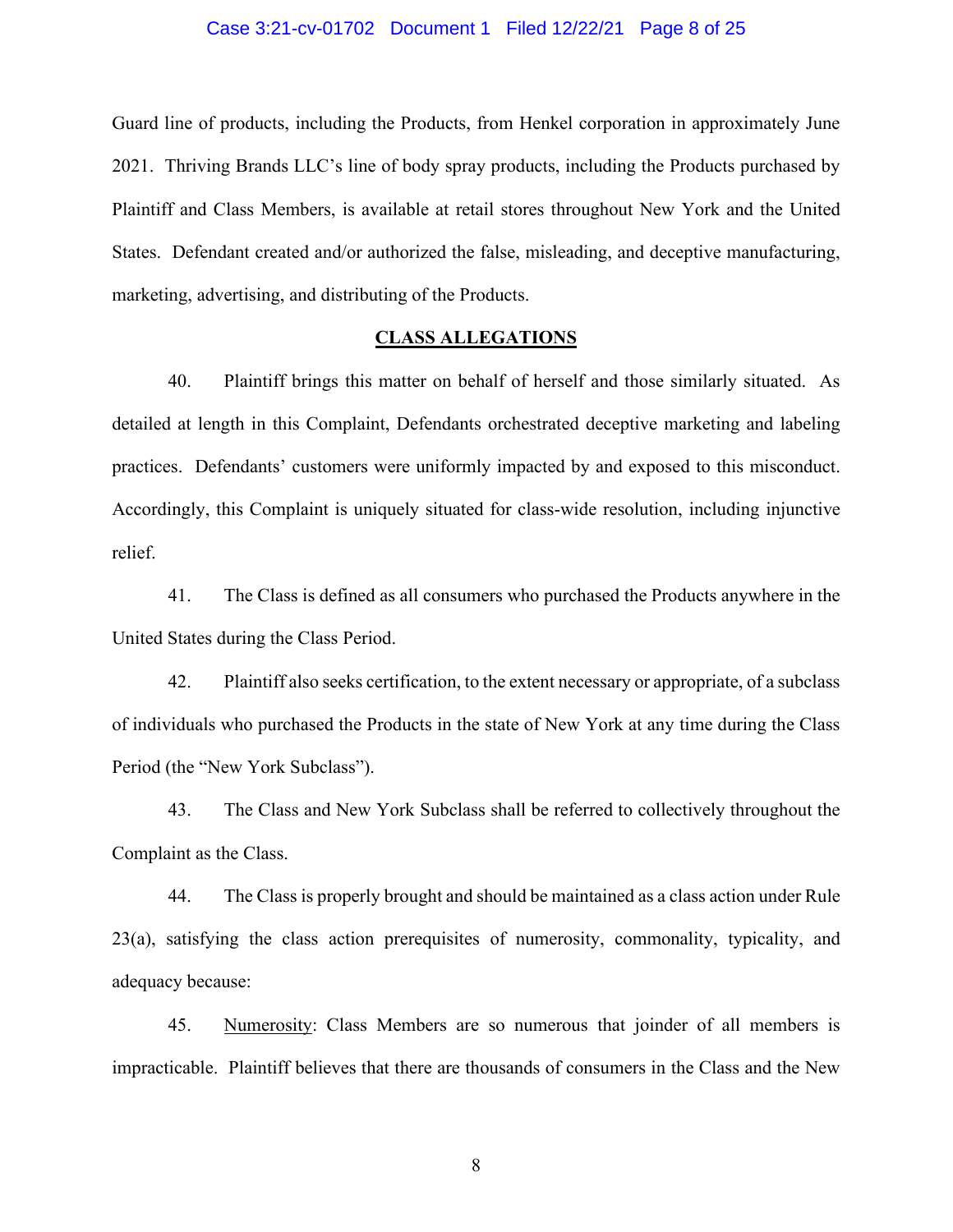#### Case 3:21-cv-01702 Document 1 Filed 12/22/21 Page 9 of 25

York Class who are Class Members as described above who have been damaged by Defendants' deceptive and misleading practices.

46. Commonality: The questions of law and fact common to the Class Members which predominate over any questions which may affect individual Class Members include, but are not limited to:

- a. Whether Defendants are responsible for the conduct alleged herein which was uniformly directed at all consumers who purchased the Products;
- b. Whether Defendants' misconduct set forth in this Complaint demonstrates that Defendants have engaged in unfair, fraudulent, or unlawful business practices with respect to the advertising, marketing, and sale of their Products;
- c. Whether Defendants made false and/or misleading statements and omissions to the Class and the public concerning the contents of their Products;
- d. Whether Defendants' false and misleading statements and omissions concerning their Products were likely to deceive the public; and
- e. Whether Plaintiff and the Class are entitled to money damages under the same causes of action as the other Class Members?

47. Typicality: Plaintiff is a member of the Class. Plaintiff's claims are typical of the claims of each Class Member in that every member of the Class was susceptible to the same deceptive, misleading conduct and purchased Defendants' Products. Plaintiff is entitled to relief under the same causes of action as the other Class Members.

48. Adequacy: Plaintiff is an adequate Class representative because her interests do not conflict with the interests of the Class Members she seeks to represent, her consumer fraud claims are common to all members of the Class, she has a strong interest in vindicating her rights, she has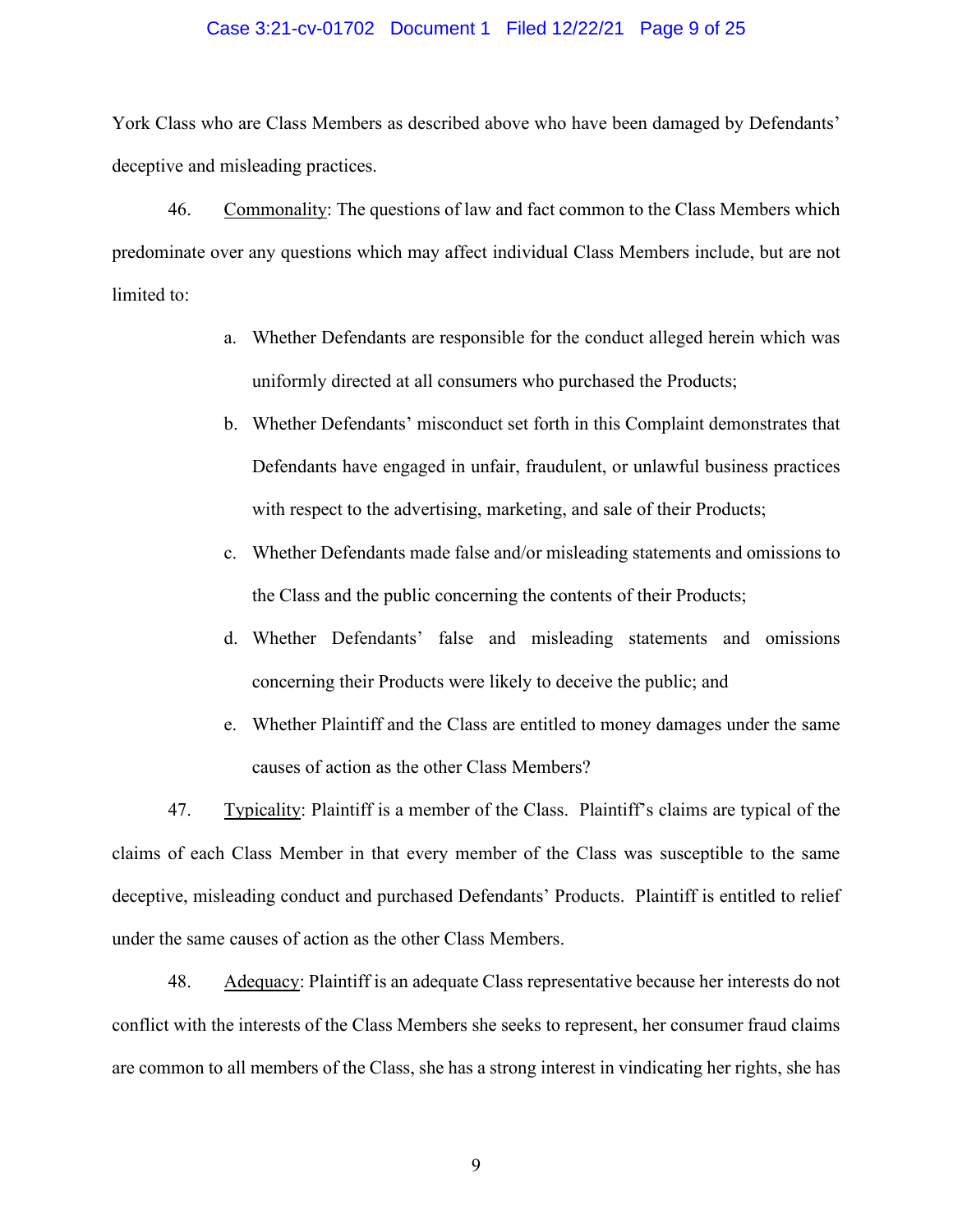### Case 3:21-cv-01702 Document 1 Filed 12/22/21 Page 10 of 25

retained counsel competent and experienced in complex class action litigation, and counsel intends to vigorously prosecute this action.

49. Predominance: Pursuant to Rule 23(b)(3), common issues of law and fact identified above predominate over any other questions affecting only individual members of the Class. The Class issues fully predominate over any individual issues because no inquiry into individual conduct is necessary; all that is required is a narrow focus on Defendants' deceptive and misleading marketing and labeling practices.

50. Superiority: A class action is superior to the other available methods for the fair and efficient adjudication of this controversy because:

> a. The joinder of thousands of individual Class Members is impracticable, cumbersome, unduly burdensome, and a waste of judicial and/or litigation resources;

> b. The individual claims of the Class Members may be relatively modest compared with the expense of litigating the claims, thereby making it impracticable, unduly burdensome, and expensive—if not totally impossible—to justify individual actions;

> c. When Defendants' liability has been adjudicated, all Class Members' claims can be determined by the Court and administered efficiently in a manner far less burdensome and expensive than if it were attempted through filing, discovery, and trial of all individual cases;

> d. This class action will promote orderly, efficient, expeditious, and appropriate adjudication and administration of Class claims;

> e. Plaintiff knows of no difficulty to be encountered in the management of this action that would preclude its maintenance as a class action;

> f. This class action will assure uniformity of decisions among Class Members;

g. The Class is readily definable and prosecution of this action as a class action will eliminate the possibility of repetitious litigation;

Class Members' interests in individually controlling the prosecution of separate actions is outweighed by their interest in efficient resolution by single class action; and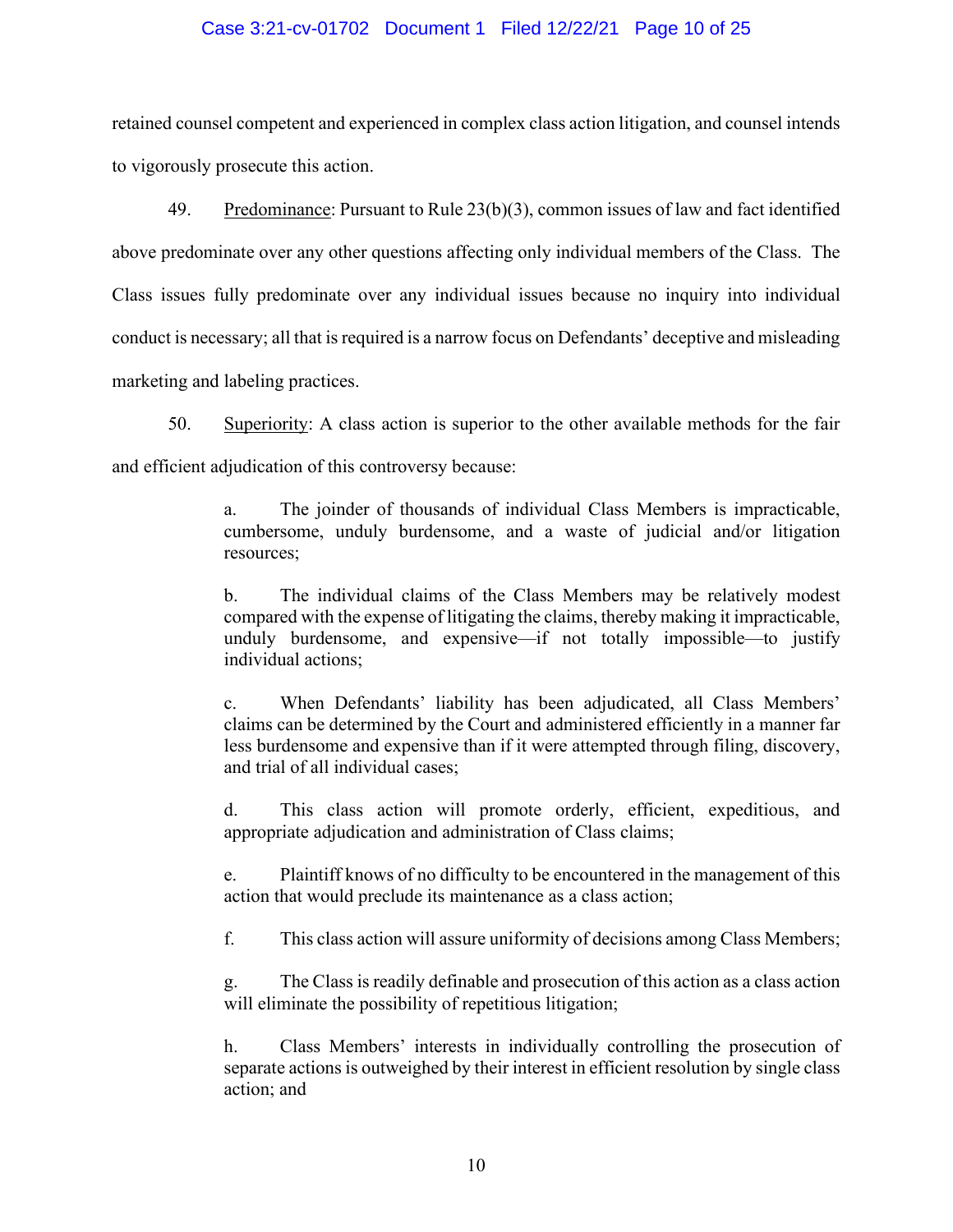### Case 3:21-cv-01702 Document 1 Filed 12/22/21 Page 11 of 25

i. It would be desirable to concentrate in this single venue the litigation of all Class Members who were induced by Defendants' uniform false advertising to purchase their Products.

51. Accordingly, this Class is properly brought and should be maintained as a class action under Rule 23(b)(3) because questions of law or fact common to Class Members predominate over any questions affecting only individual members, and because a class action is superior to other available methods for fairly and efficiently adjudicating this controversy.

### **INJUNCTIVE CLASS RELIEF**

52. Rules 23(b)(1) and (2) contemplate a class action for purposes of seeking classwide injunctive relief. Here, Defendants have engaged in conduct resulting in misleading consumers about ingredients in the Products. Since Defendants' conduct has been uniformly directed at all consumers in the United States, and the conduct continues presently, injunctive relief on a class-wide basis is a viable and suitable solution to remedy Defendants' continuing misconduct. Plaintiff would purchase the Products again if they did not include benzene.

53. The injunctive Class is properly brought and should be maintained as a class action under Rule 23(a), satisfying the class action prerequisites of numerosity, commonality, typicality, and adequacy because:

> a. Numerosity: Individual joinder of the injunctive Class Members would be wholly impracticable. Defendants' Products have been purchased by thousands of people throughout the United States.

> b. Commonality: Questions of law and fact are common to members of the Class. Defendants' misconduct was uniformly directed at all consumers. Thus, all members of the Class have a common cause against Defendants to stop their misleading conduct through an injunction. Since the issues presented by this injunctive Class deal exclusively with Defendants' misconduct, resolution of these questions would necessarily be common to the entire Class. Moreover, there are common questions of law and fact inherent in the resolution of the proposed injunctive class, including, *inter alia*: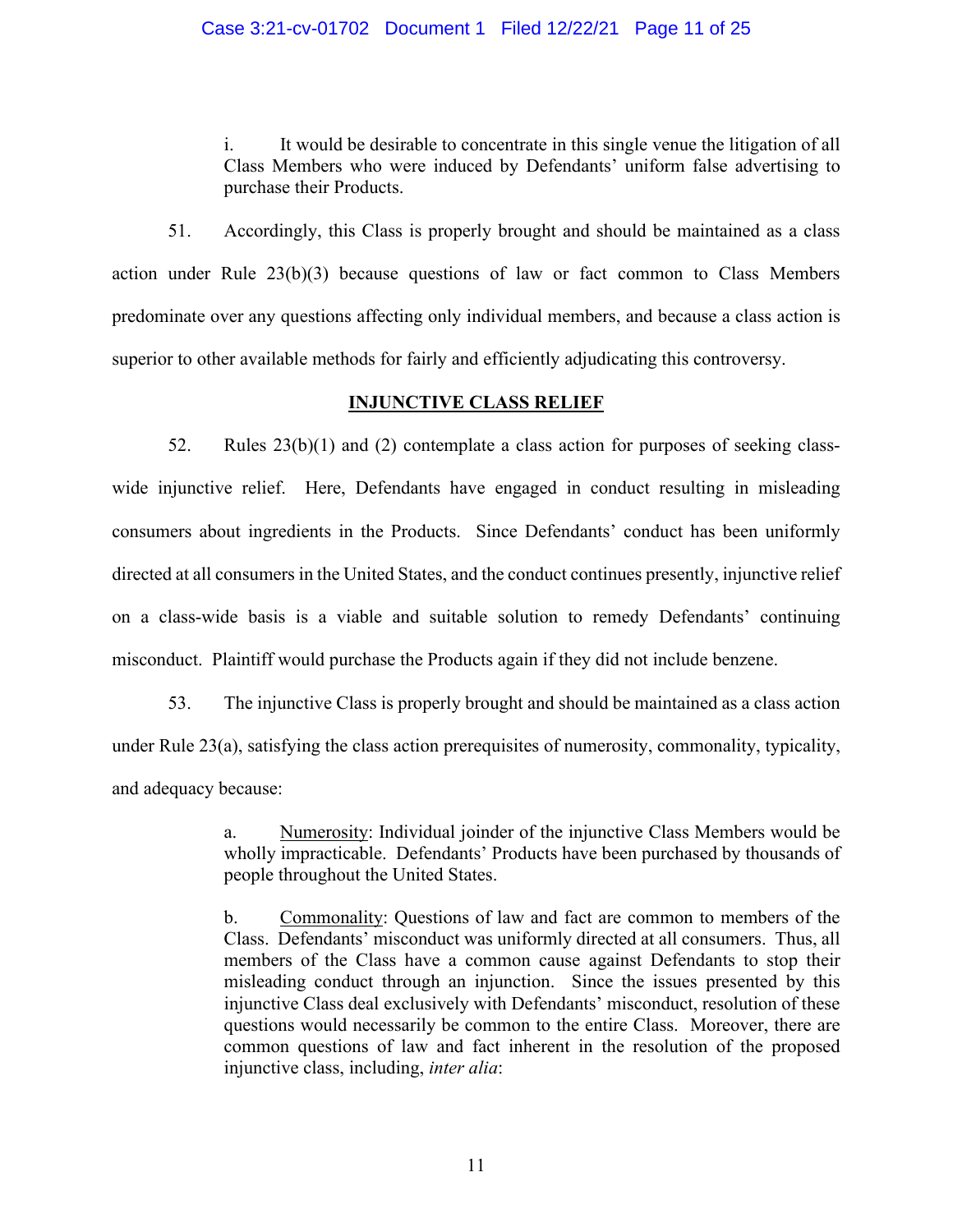i. Resolution of the issues presented in the  $23(b)(3)$  class;

ii. Whether members of the Class will continue to suffer harm by virtue of Defendants' deceptive product marketing and labeling; and

iii. Whether, on equitable grounds, Defendants should be prevented from continuing to deceptively mislabel the Products?

c. Typicality: Plaintiff's claims are typical of the claims of the injunctive Class because her claims arise from the same course of conduct (i.e., Defendants' deceptive and misleading marketing, labeling, and advertising practices). Plaintiff is a typical representative of the Class because, like all members of the injunctive Class, she purchased Defendants' Products which were sold unfairly and deceptively to consumers throughout the United States.

d. Adequacy: Plaintiff will fairly and adequately represent and protect the interests of the injunctive Class. Her consumer protection claims are common to all members of the injunctive Class and she has a strong interest in vindicating her rights. In addition, Plaintiff and the Class are represented by counsel who are competent and experienced in both consumer protection and class action litigation.

54. Plaintiff seeks injunctive relief on behalf of the Class Members on grounds

generally applicable to the entire injunctive Class and Defendants have acted or refused to act in a

manner that applies generally to the injunctive Class (i.e., Defendants have marketed their Products

using the same misleading and deceptive labeling to all of the Class Members).

55. Plaintiff also seeks to include an injunction to require the implementation and funding of a blood serum testing program for the Plaintiff and Class Members to test for the presence of benzene in their blood serum; and the implementation and funding of a medical monitoring program for Plaintiff and Class Members sufficient to monitor Plaintiff and Class Members' health to ensure they are adequately monitored for the harmful effects of benzene in the human body.

56. Any final injunctive relief or declaratory relief would benefit the entire injunctive

Class as Defendants would be prevented from continuing their misleading and deceptive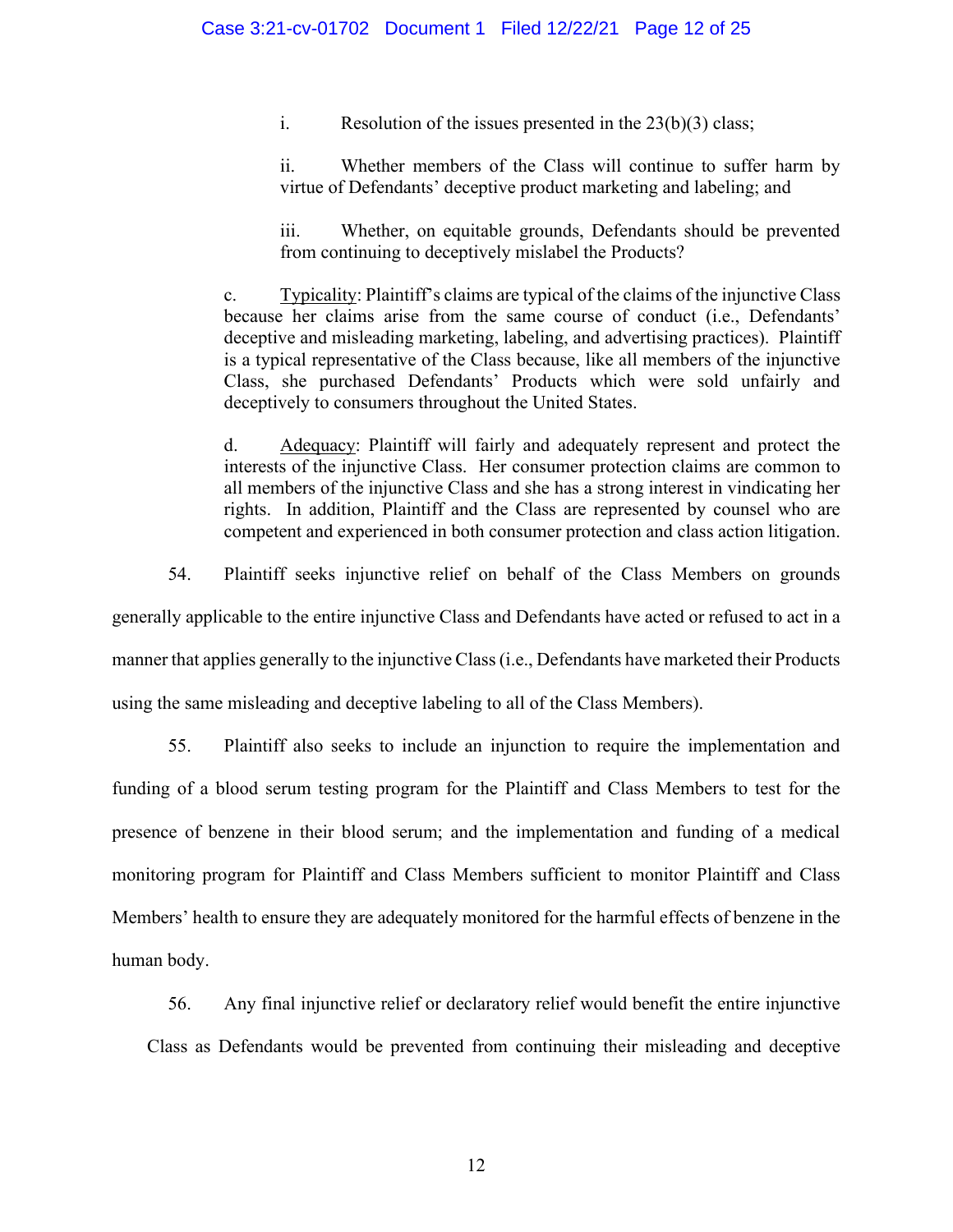### Case 3:21-cv-01702 Document 1 Filed 12/22/21 Page 13 of 25

marketing practices and would be required to honestly disclose to consumers the true nature of the contents of the Products.

### **CLAIMS**

### **FIRST CAUSE OF ACTION VIOLATION OF NEW YORK GBL § 349 (On Behalf of Plaintiff and New York Subclass Members)**

57. Plaintiff repeats and realleges each and every allegation contained in all the foregoing paragraphs as if fully set forth herein.

58. New York General Business Law Section 349 ("GBL § 349") declares unlawful "[d]eceptive acts or practices in the conduct of any business, trade, or commerce or in the furnishing of any service in this state . . ."

59. The conduct of Defendants alleged herein constitutes recurring, "unlawful" deceptive acts and practices in violation of GBL § 349, and as such, Plaintiff and the New York Subclass Members seek monetary damages against Defendants, enjoining them from inaccurately describing, labeling, marketing, and promoting the Products.

60. There is no adequate remedy at law.

61. Defendants misleadingly, inaccurately, and deceptively advertise and market their Products to consumers.

62. Defendants' improper consumer-oriented conduct—including failing to disclose that the Products have benzene—is misleading in a material way in that it, *inter alia*, induced Plaintiff and the New York Subclass Members to purchase Defendants' Products and to use the Products when they otherwise would not have. Defendants made the untrue and/or misleading statements and omissions willfully, wantonly, and with reckless disregard for the truth.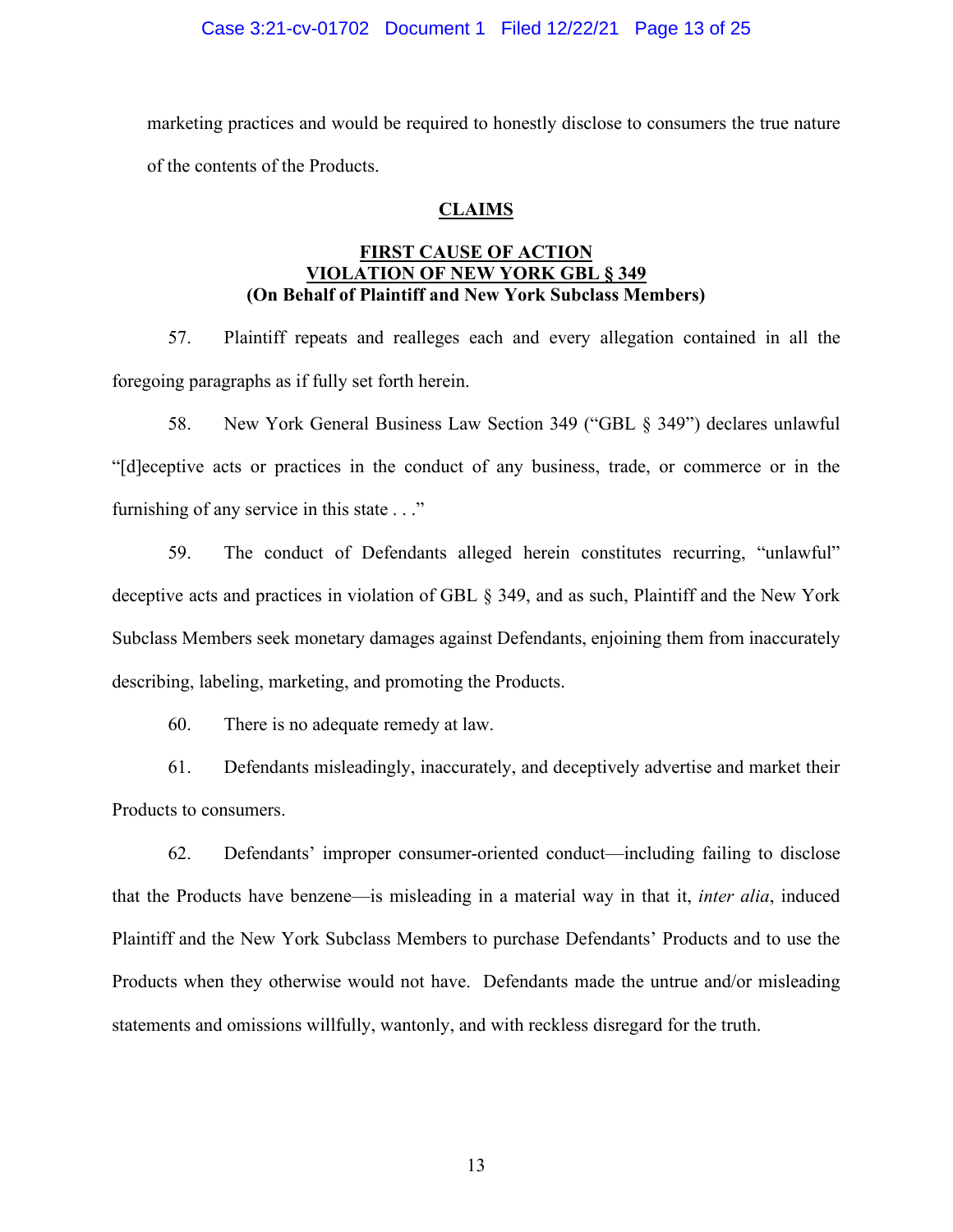### Case 3:21-cv-01702 Document 1 Filed 12/22/21 Page 14 of 25

63. Plaintiff and the New York Subclass Members have been injured inasmuch as they purchased products that were mislabeled, unhealthy, and entirely worthless. Accordingly, Plaintiff and the New York Subclass Members received less than what they bargained and paid for.

64. Defendants' advertising and Products' packaging and labeling induced Plaintiff and the New York Subclass Members to buy Defendants' Products.

65. Defendants' deceptive and misleading practices constitute a deceptive act and practice in the conduct of business in violation of New York General Business Law §349(a) and Plaintiff and the New York Subclass Members have been damaged thereby.

66. As a result of Defendants' recurring, "unlawful" deceptive acts and practices, Plaintiff and the New York Subclass Members are entitled to monetary, statutory, compensatory, treble and punitive damages, restitution, and disgorgement of all moneys obtained by means of Defendants' unlawful conduct, interest, and attorneys' fees and costs.

### **SECOND CAUSE OF ACTION VIOLATION OF NEW YORK GBL § 350 (On Behalf of Plaintiff and the New York Subclass Members)**

67. Plaintiff repeats and realleges each and every allegation contained in all the foregoing paragraphs as if fully set forth herein.

68. N.Y. Gen. Bus. Law § 350 provides, in part, as follows:

False advertising in the conduct of any business, trade, or commerce or in the furnishing of any service in this state is hereby declared unlawful.

69. N.Y. Gen. Bus. Law § 350a(1) provides, in part, as follows:

The term 'false advertising, including labeling, of a commodity, or of the kind, character, terms or conditions of any employment opportunity if such advertising is misleading in a material respect. In determining whether any advertising is misleading, there shall be taken into account (among other things) not only representations made by statement, word, design, device, sound or any combination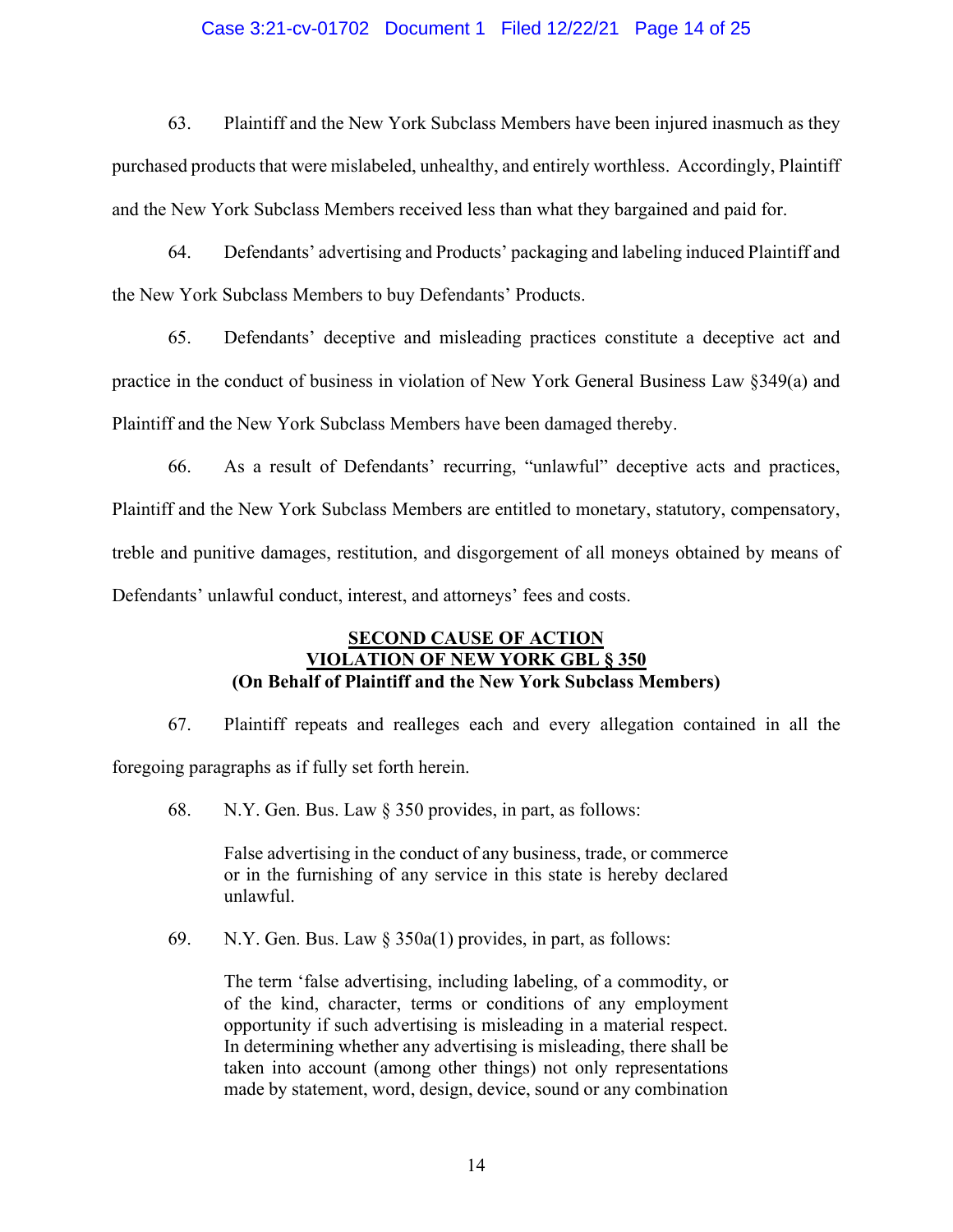### Case 3:21-cv-01702 Document 1 Filed 12/22/21 Page 15 of 25

thereof, but also the extent to which the advertising fails to reveal facts material in the light of such representations with respect to the commodity or employment to which the advertising relates under the conditions proscribed in said advertisement, or under such conditions as are customary or usual . . .

70. Defendants' labeling and advertisements contain untrue and materially misleading statements and omissions concerning their Products inasmuch as they misrepresent that the Products is safe for use and don't list that the Products contain benzene.

71. Plaintiff and the New York Subclass Members have been injured inasmuch as they relied upon the labeling, packaging, and advertising and purchased Products that were mislabeled, unhealthy, and entirely worthless. Accordingly, Plaintiff and the New York Subclass Members received less than what they bargained and paid for.

72. Defendants' advertising, packaging, and Products' labeling induced Plaintiff and the New York Subclass Members to buy Defendants' Products.

73. Defendants made their untrue and/or misleading statements and representations willfully, wantonly, and with reckless disregard for the truth.

74. Defendants' conduct constitutes multiple, separate violations of N.Y. Gen. Bus. Law § 350.

75. Defendants made the material misrepresentations described in this Complaint in their advertising and on the Products' packaging and labeling.

76. Defendants' material misrepresentations were substantially uniform in content, presentation, and impact upon consumers at large. Moreover, all consumers purchasing the Products were and continues to be exposed to Defendants' material misrepresentations.

77. As a result of Defendants' recurring, "unlawful" deceptive acts and practices, Plaintiff and New York Subclass Members are entitled to monetary, statutory, compensatory,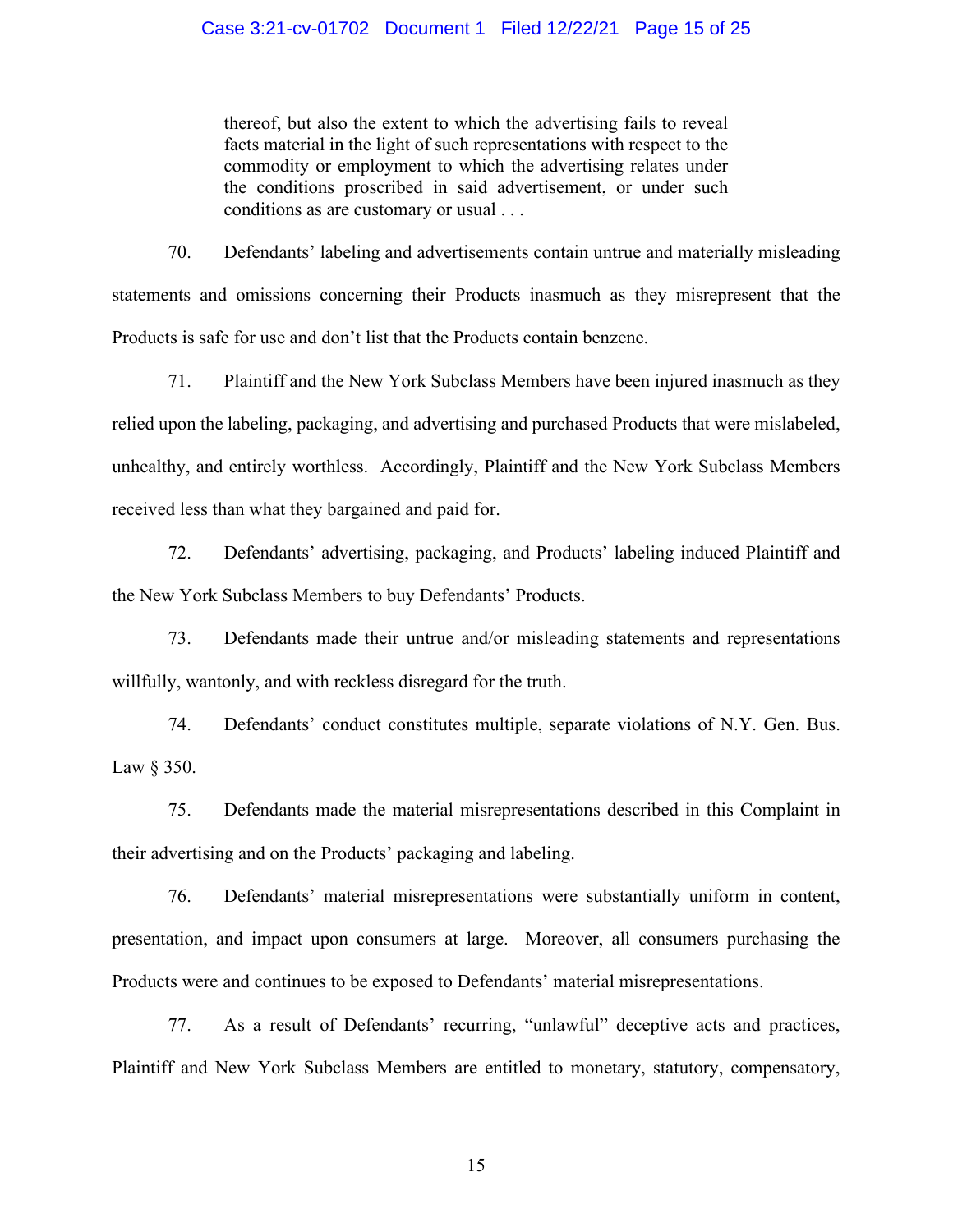#### Case 3:21-cv-01702 Document 1 Filed 12/22/21 Page 16 of 25

treble and punitive damages, restitution, and disgorgement of all moneys obtained by means of Defendants' unlawful conduct, interest, and attorneys' fees and costs.

### **THIRD CAUSE OF ACTION BREACH OF EXPRESS WARRANTY (On Behalf of Plaintiff and All Class Members)**

78. Plaintiff repeats and realleges each and every allegation contained in the foregoing paragraphs as if fully set forth herein.

79. Defendants provided Plaintiff and Class Members with an express warranty in the form of written affirmations of fact promising and representing that the Products are safe for use and does not contain benzene.

80. The above affirmations of fact were not couched as "belief" or "opinion," and were not "generalized statements of quality not capable of proof or disproof."

81. These affirmations of fact became part of the basis for the bargain and were material to Plaintiff and Class Members' transactions.

82. Plaintiff and Class Members reasonably relied upon Defendants' affirmations of fact and justifiably acted in ignorance of the material facts omitted or concealed when they decided to buy Defendants' Products.

83. Defendants knowingly breached the express warranties by including benzene in the Products sold to Plaintiff and the Class without properly notifying them of its inclusion in the Products.

84. Within a reasonable time after they knew or should have known, Defendants did not change the Products' labels to include benzene in the ingredient list.

85. Defendants thereby breached the following state warranty laws:

a. Code of Ala. § 7-2-313;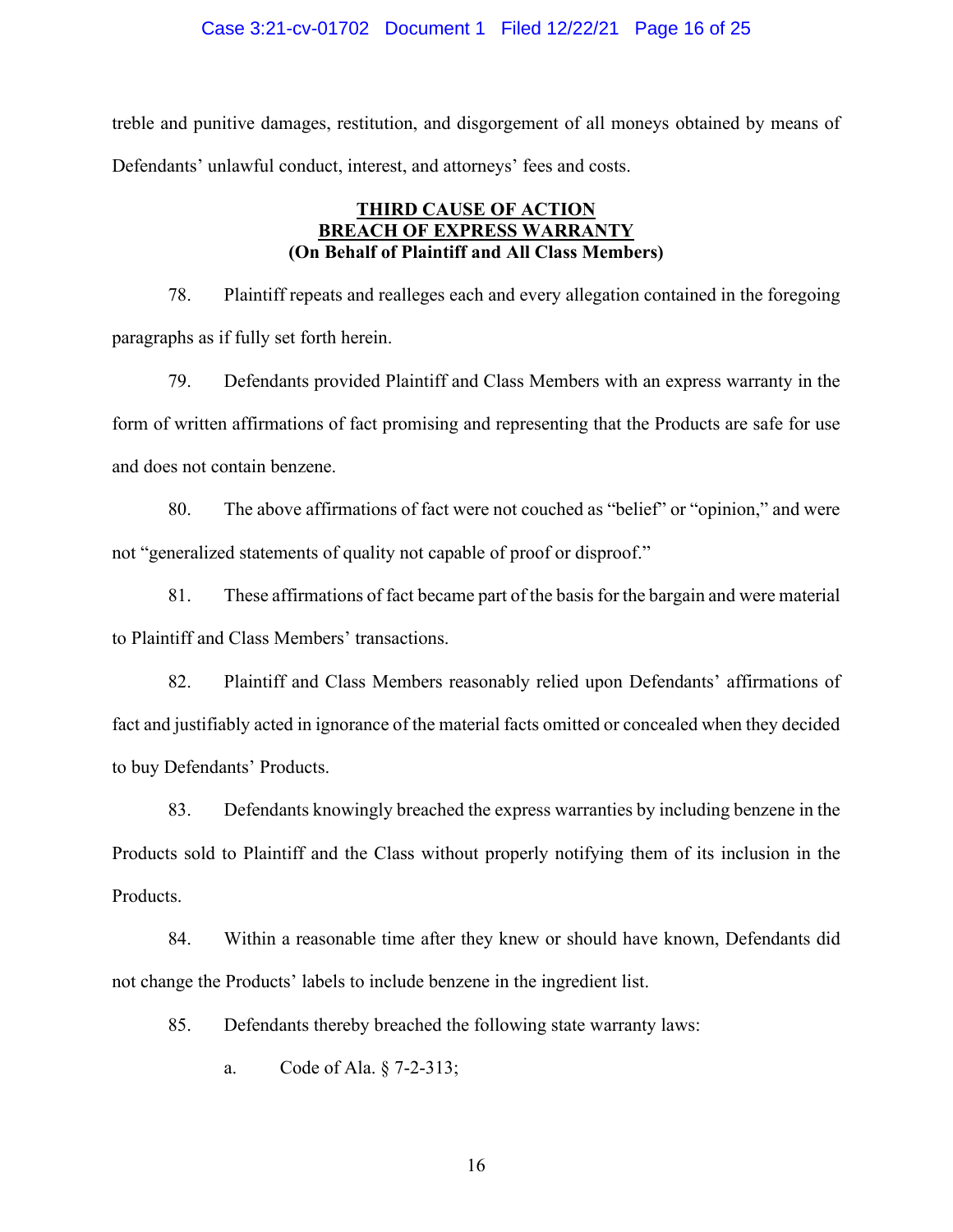- b. Alaska Stat. § 45.02.313;
- c. A.R.S. § 47-2313;
- d. A.C.A. § 4-2-313;
- e. Cal. Comm. Code § 2313;
- f. Colo. Rev. Stat. § 4-2-313;
- g. Conn. Gen. Stat. § 42a-2-313;
- h. 6 Del. C. § 2-313;
- i. D.C. Code § 28:2-313;
- j. Fla. Stat. § 672.313;
- k. O.C.G.A. § 11-2-313;
- l. H.R.S. § 490:2-313;
- m. Idaho Code § 28-2-313;
- n. 810 I.L.C.S. 5/2-313;
- o. Ind. Code § 26-1-2-313;
- p. Iowa Code § 554.2313;
- q. K.S.A. § 84-2-313;
- r. K.R.S. § 355.2-313;
- s. 11 M.R.S. § 2-313;
- t. Md. Commercial Law Code Ann. § 2-313;
- u. 106 Mass. Gen. Laws Ann. § 2-313;
- v. M.C.L.S. § 440.2313;
- w. Minn. Stat. § 336.2-313;
- x. Miss. Code Ann. § 75-2-313;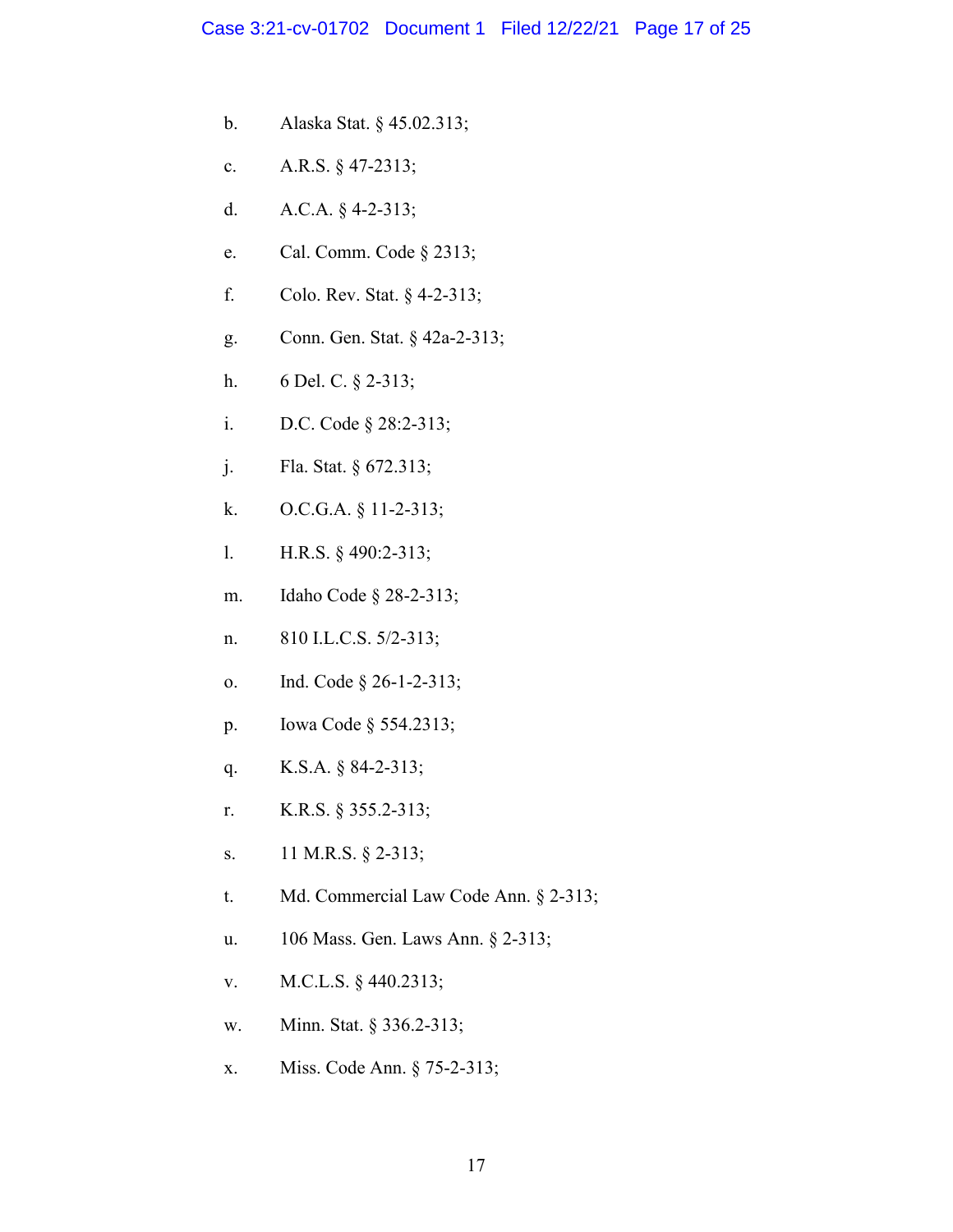- y. R.S. Mo. § 400.2-313;
- z. Mont. Code Anno. § 30-2-313;
- aa. Neb. Rev. Stat. § 2-313;
- bb. Nev. Rev. Stat. Ann. § 104.2313;
- cc. R.S.A. 382-A:2-313;
- dd. N.J. Stat. Ann. § 12A:2-313;
- ee. N.M. Stat. Ann. § 55-2-313;
- ff. N.Y. U.C.C. Law § 2-313;
- gg. N.C. Gen. Stat. § 25-2-313;
- hh. N.D. Cent. Code § 41-02-30;
- ii. II. O.R.C. Ann. § 1302.26;
- jj. 12A Okl. St. § 2-313;
- kk. Or. Rev. Stat. § 72-3130;
- ll. 13 Pa. Rev. Stat. § 72-3130;
- mm. R.I. Gen. Laws § 6A-2-313;
- nn. S.C. Code Ann. § 36-2-313;
- oo. S.D. Codified Laws, § 57A-2-313;
- pp. Tenn. Code Ann. § 47-2-313;
- qq. Tex. Bus. & Com. Code § 2.313;
- rr. Utah Code Ann. § 70A-2-313;
- ss. 9A V.S.A. § 2-313;
- tt. Va. Code Ann. § 59.1-504.2;
- uu. Wash. Rev. Code Ann. § 6A.2-313;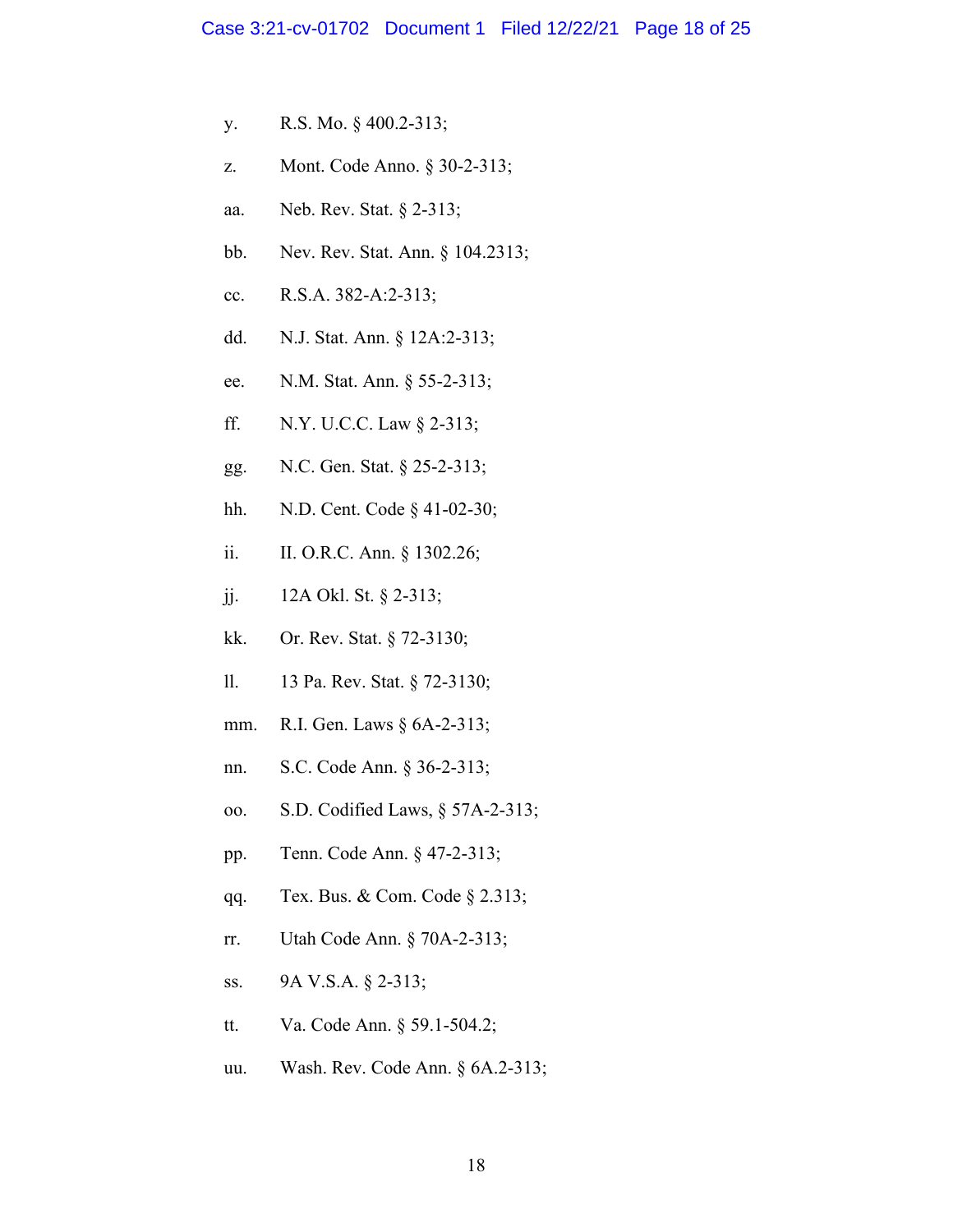- vv. W. Va. Code § 46-2-313;
- ww. Wis. Stat. § 402.313; and
- xx. Wyo. Stat. § 34.1-2-313.

86. As a direct and proximate result of Defendants' breach of the express warranties, Plaintiff and Class Members were damaged in the amount of the price they paid for the Products, in an amount to be proven at trial.

# **FOURTH CAUSE OF ACTION BREACH OF IMPLIED WARRANTY OF MERCHANTABILITY (On Behalf of Plaintiff and All Class Members)**

87. Plaintiff brings this count on behalf of herself and the Class and repeats and realleges all previous paragraphs, as if fully included herein.

88. Defendants sold and Plaintiff and Class Members purchased the Products.

89. When sold by Defendants, the Products were not merchantable, did not pass without objection in the trade under the label description, were not of adequate quality within that description, were not fit for the ordinary purposes for which such goods are used, and did not conform to the promises or affirmations of fact made on their container or label.

90. Because the Products contain benzene, they are in no way were safe for use as body spray products.

91. As a direct result of Defendants' Products being unfit for intended purpose and/or otherwise not merchantable, Plaintiff and Class members were damaged because they would not have purchased Defendants' Products had they known the true facts regarding the benzene content.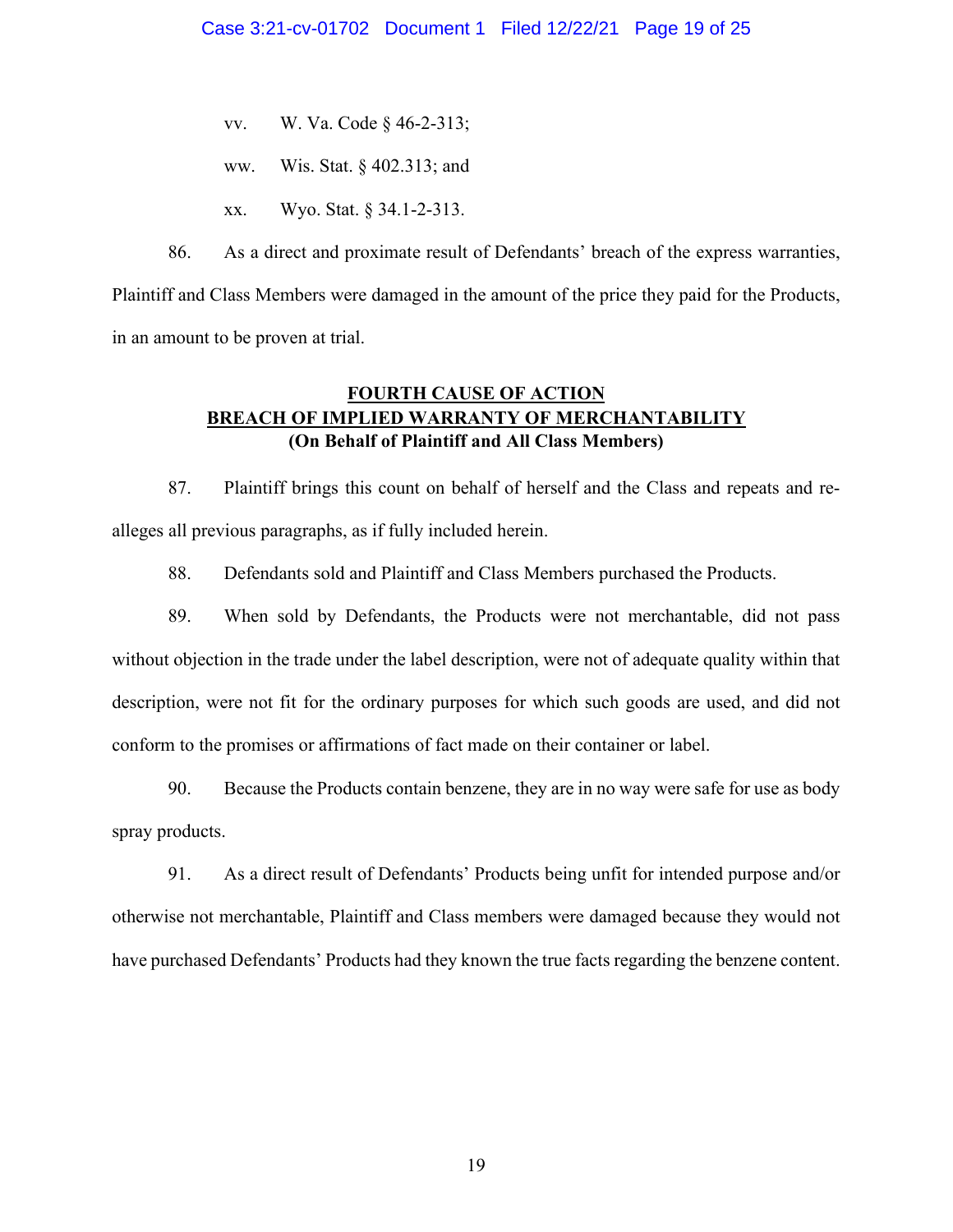### **FIFTH CAUSE OF ACTION FRAUDULENT CONCEALME (On Behalf of Plaintiff and All Class Members)**

92. Plaintiff repeats and realleges each and every allegation contained in the foregoing paragraphs as if fully set forth herein.

93. Defendants concealed and failed to disclose on the Products' packaging and labeling the material fact that the Products contained benzene, and that the Products were not safe or healthy for use.

94. Defendants had knowledge that the Products contained benzene, and that the Products were not safe or healthy for use.

95. Defendants had a duty to disclose that the Products contained benzene, and that the Products were not safe or healthy for use.

96. Defendants had superior knowledge or means of knowledge available to them and knew that Plaintiff and Class Members would rely upon the representations and omissions of Defendants regarding the quality and ingredients of their Products. Consumers lack the meaningful ability to test or independently ascertain or verify whether a product contains benzene, especially at the point of sale.

97. Defendants' concealment was material and intentional because people are concerned with what is in the products that they are putting onto and into their bodies. Consumers such as Plaintiff and the Class Members are influenced by the ingredients listed, as well as any warnings (or lack thereof) on the products they buy. Defendants know that if they had not omitted that the Products contained benzene, then Plaintiff and the Class would not have purchased the Products at all; however, Defendants wanted to increase sales and profits.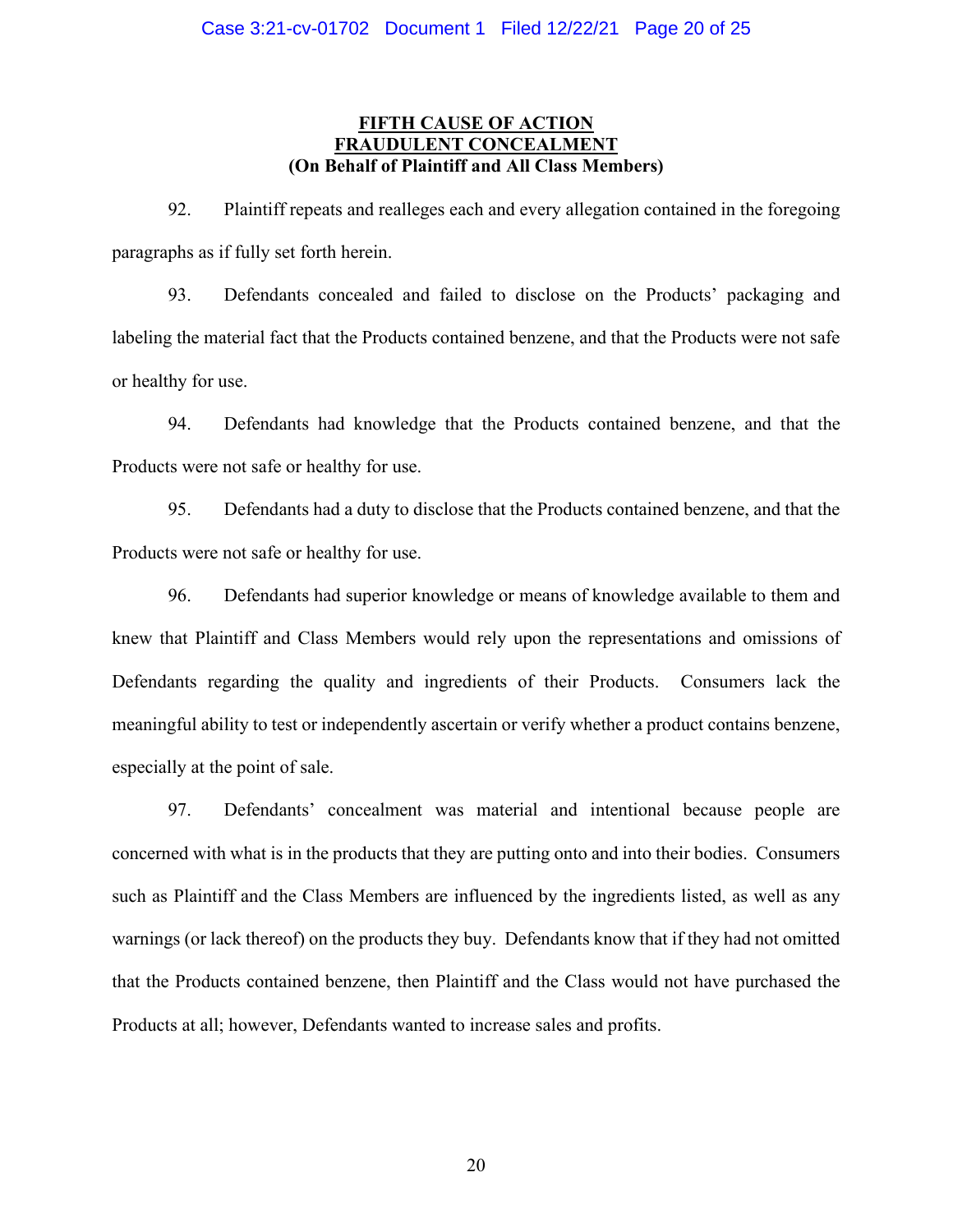#### Case 3:21-cv-01702 Document 1 Filed 12/22/21 Page 21 of 25

98. Defendants' concealment misled Plaintiff and the Class as to the true nature of what they were buying and putting onto and into their bodies.

99. Defendants fraudulently concealed that the Products contained benzene and that the Products were not safe or healthy for use. Consequently, Plaintiff and the other members of the Class have suffered injury and are entitled to damages in an amount to be proven at trial.

### **SIXTH CAUSE OF ACTION MEDICAL MONITORING (On Behalf of Plaintiff and All Class Members)**

100. Plaintiff repeats and realleges each and every allegation contained in the foregoing paragraphs as if fully set forth herein.

101. As a result of Defendants' negligence, Plaintiff and Class Members have been exposed to the carcinogen benzene.

102. As a proximate result of Plaintiff and Class Members' exposure to benzene, Plaintiff and Class Members have a significantly increased risk of serious medical complications, including ailments such as bone marrow harm and blood cancer (such as leukemia).

103. A monitoring procedure exists that makes the early detection of these types of ailments possible.

104. The prescribed monitoring program is reasonably necessary according to contemporary scientific principles.

105. Defendants' acts were willful, wanton, or reckless and conducted with a reckless indifference to the health and rights of Plaintiff and Class Members.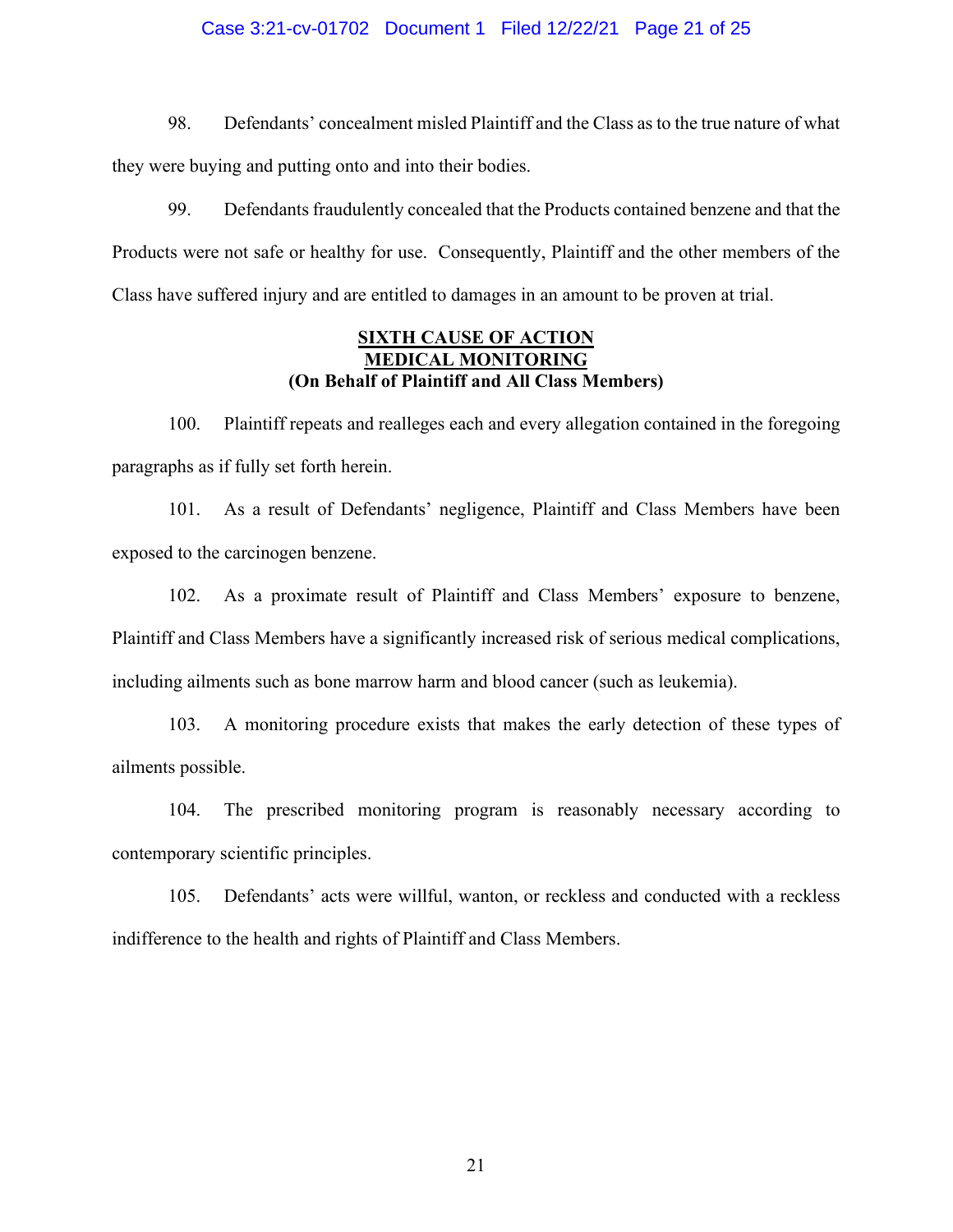### **SEVENTH CAUSE OF ACTION UNJUST ENRICHMENT (On Behalf of Plaintiff and All Class Members in the Alternative)**

106. Plaintiff repeats and realleges each and every allegation contained in the foregoing paragraphs as if fully set forth herein.

107. Plaintiff, on behalf of herself and consumers nationwide, brings a claim for unjust enrichment.

108. Defendants' conduct violated, *inter alia*, state and federal law by manufacturing, advertising, marketing, and selling the Products while misrepresenting and omitting material facts.

109. Defendants' unlawful conduct, as described in this Complaint, allowed Defendants to knowingly realize substantial revenues from selling the Products at the expense of, and to the detriment or impoverishment of, Plaintiff and Class Members and to Defendants' benefit and enrichment. Defendants have thereby violated fundamental principles of justice, equity, and good conscience.

110. Plaintiff and Class Members conferred significant financial benefits and paid substantial compensation to Defendants for the Products, which were not as Defendants represented them to be.

111. It is inequitable for Defendants to retain the benefits conferred by Plaintiff and Class Members' overpayments.

112. Plaintiff and Class Members seek establishment of a constructive trust from which Plaintiff and Class Members may seek restitution.

### **PRAYER FOR RELIEF**

**WHEREFORE**, Plaintiff, on behalf of herself and the Class, prays for judgment as follows:

A. Declaring this action to be a proper class action and certifying Plaintiff as the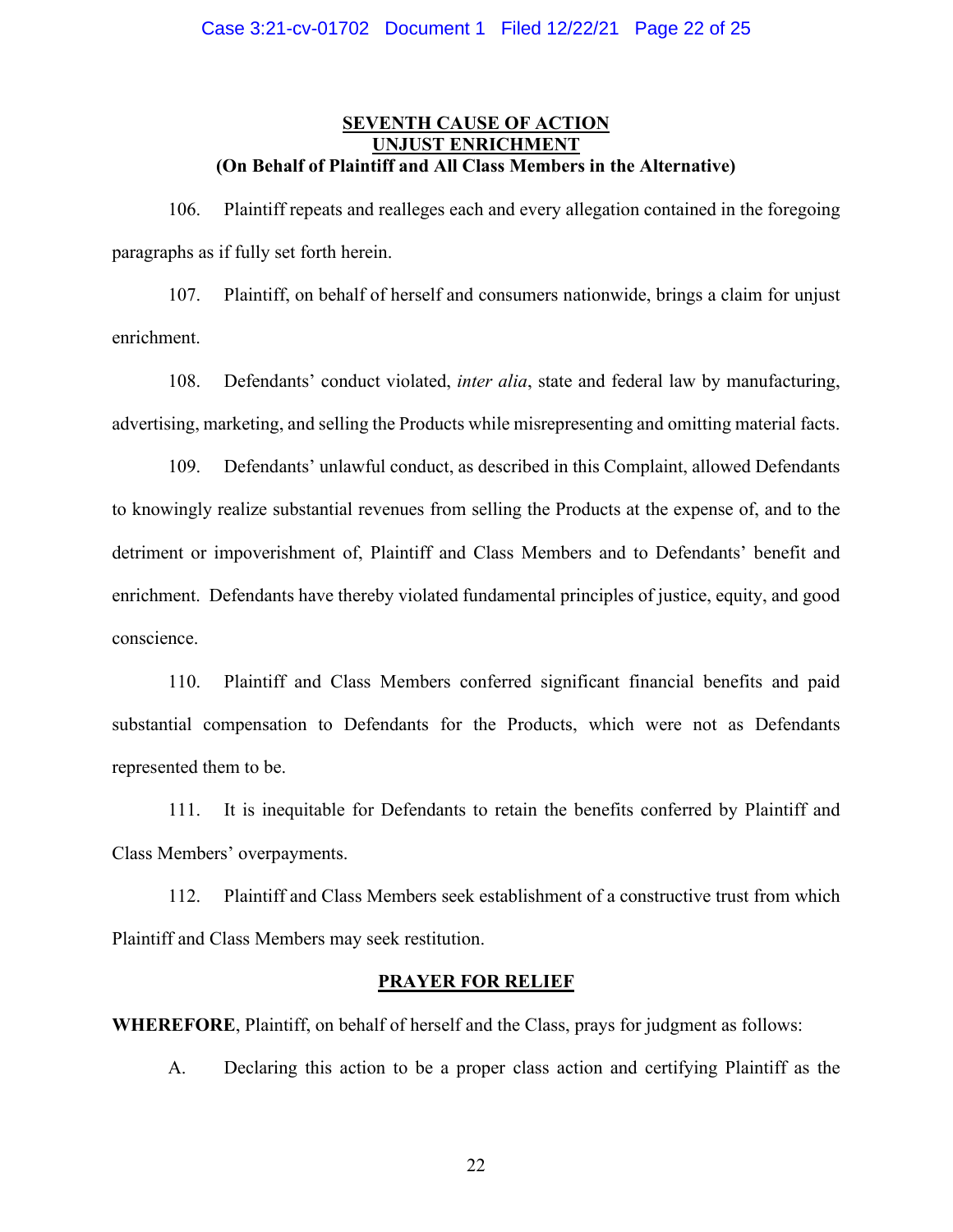#### Case 3:21-cv-01702 Document 1 Filed 12/22/21 Page 23 of 25

representative of the Class under Rule 23 of the Federal Rules of Civil Procedure;

B. Entering preliminary and permanent injunctive relief against Defendants, directing Defendants to correct their practices and to comply with consumer protection statutes nationwide, including New York consumer protection laws;

C. An Order requiring Defendants to establish a blood testing program for Plaintiff and the Class, as well as to establish a medical monitoring protocol for Plaintiff and the Class to monitor individuals' health and diagnose at an early stage any ailments associated with exposure to benzene;

D. Awarding monetary damages and treble damages;

E. Awarding statutory damages of \$50 per transaction, and treble damages for knowing and willful violations, pursuant to N.Y. GBL §349;

F. Awarding statutory damages of \$500 per transaction pursuant to N.Y. GBL §350;

G. Awarding punitive damages;

H. Awarding Plaintiff and Class Members their costs and expenses incurred in this action, including reasonable allowance of fees for Plaintiff's attorneys, experts, and reimbursement of Plaintiff's expenses; and

I. Granting such other and further relief as the Court may deem just and proper.

#### **JURY DEMAND**

Plaintiff demands a trial by jury on all issues.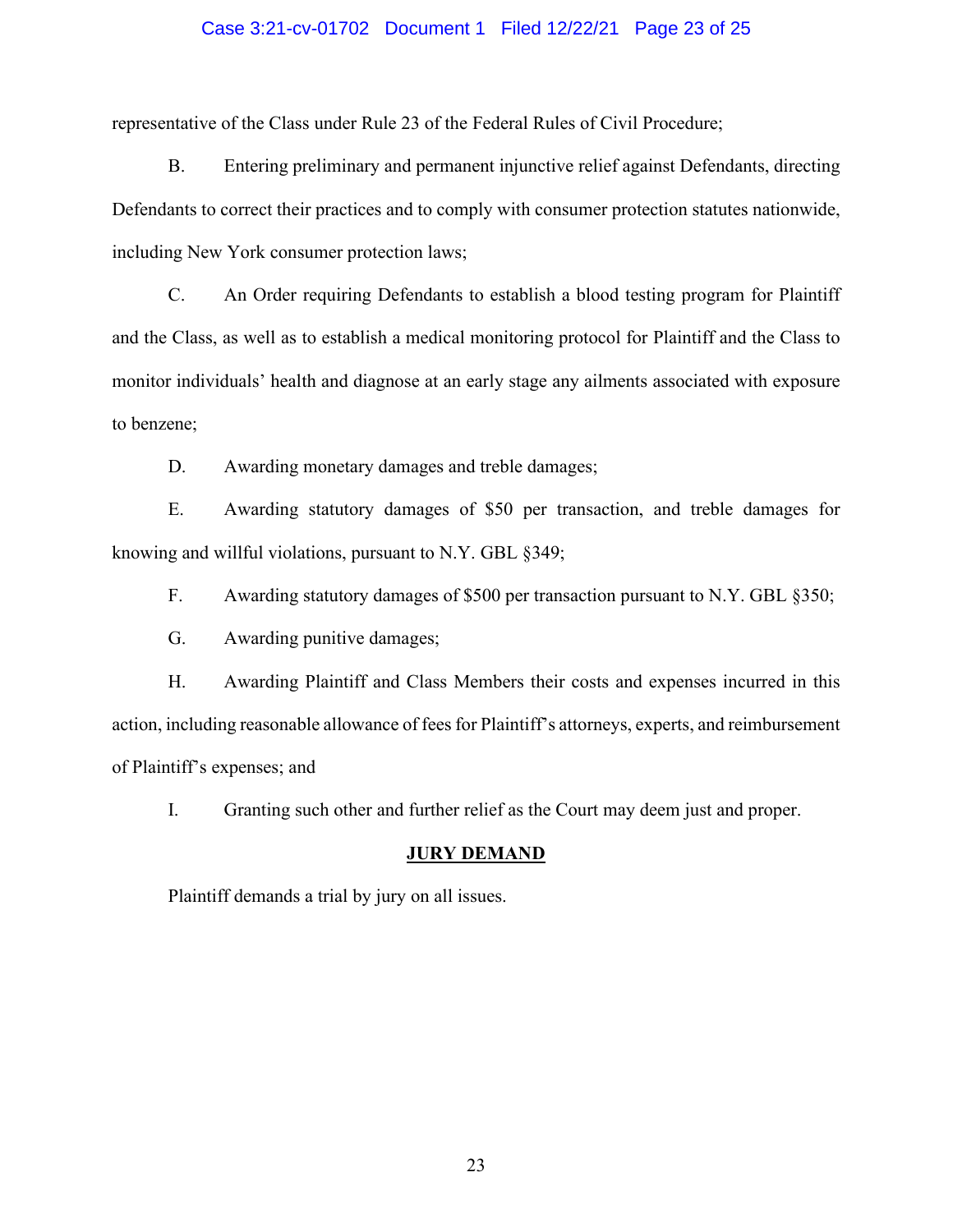Dated: December 22, 2021 Respectfully submitted,

### **REARDON SCANLON LLP**

By: */s/ James J. Reardon, Jr.* James J. Reardon, Jr.

James J. Reardon, Jr. 45 South Main Street, 3rd Floor West Hartford, CT 06107 Telephone: (860) 955-9455 Facsimile: (860) 920-5242 Email: james.reardon@reardonscanlon.com

### **THE SULTZER LAW GROUP, P.C.**

Jason P. Sultzer, Esq. (*pro hac vice* forthcoming) Joseph Lipari, Esq. (*pro hac vice* forthcoming) Daniel Markowitz, Esq. (*pro hac vice* forthcoming) 270 Madison Avenue, Suite 1800 New York, NY 10016 Tel: (845) 483-7100 Fax: (888) 749-7747 sultzerj@thesultzerlawgroup.com liparij@thesultzerlawgroup.com markowitzd@thesultzerlawgroup.com

### **LEVIN SEDRAN & BERMAN LLP**

David C. Magagna Jr., Esq. (*pro hac vice*  forthcoming) Charles E. Schaffer, Esq. (*pro hac vice*  forthcoming) 510 Walnut Street, Suite 500 Philadelphia, PA 19106 Tel: 215-592-1500 dmagagna@lfsblaw.com cschaffer@lfsblaw.com

### **BURSOR & FISHER, P.A.**

Sarah N. Westcot (*pro hac vice* forthcoming) 701 Brickell Ave, Suite 1420 Miami FL, 33131 Telephone: (305) 330-5512 Facsimile: (305) 676-9006 E-Mail: swestcot@bursor.com